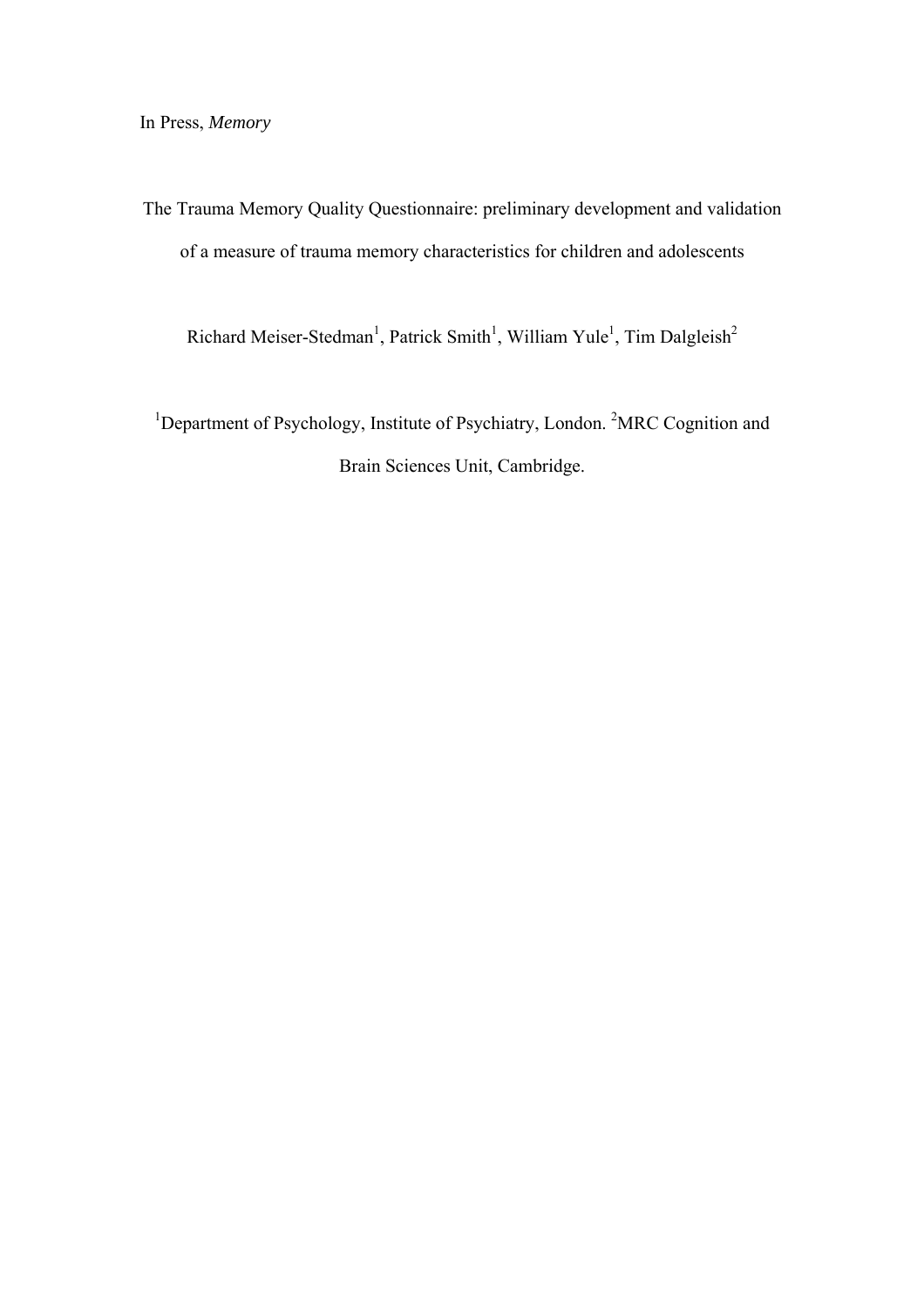## Abstract

It has been suggested that post-traumatic stress is related to the nature of an individual's trauma memories. While this hypothesis has received support in adults, few studies have examined this in children and adolescents. This article describes the development and validation of a measure of the nature of children's trauma memories, the Trauma Memory Quality Questionnaire (TMQQ), that might test this hypothesis and be of clinical use. The measure was standardised in two samples, a cross-sectional sample of non-clinic referred secondary school pupils (n=254), and a sample participating in a prospective study of children and adolescents who had attended a hospital Accident & Emergency department following an assault or a road traffic accident (n=106). The TMQQ was found to possess good internal consistency, criterion validity, and construct validity, but test-retest reliability has yet to be established.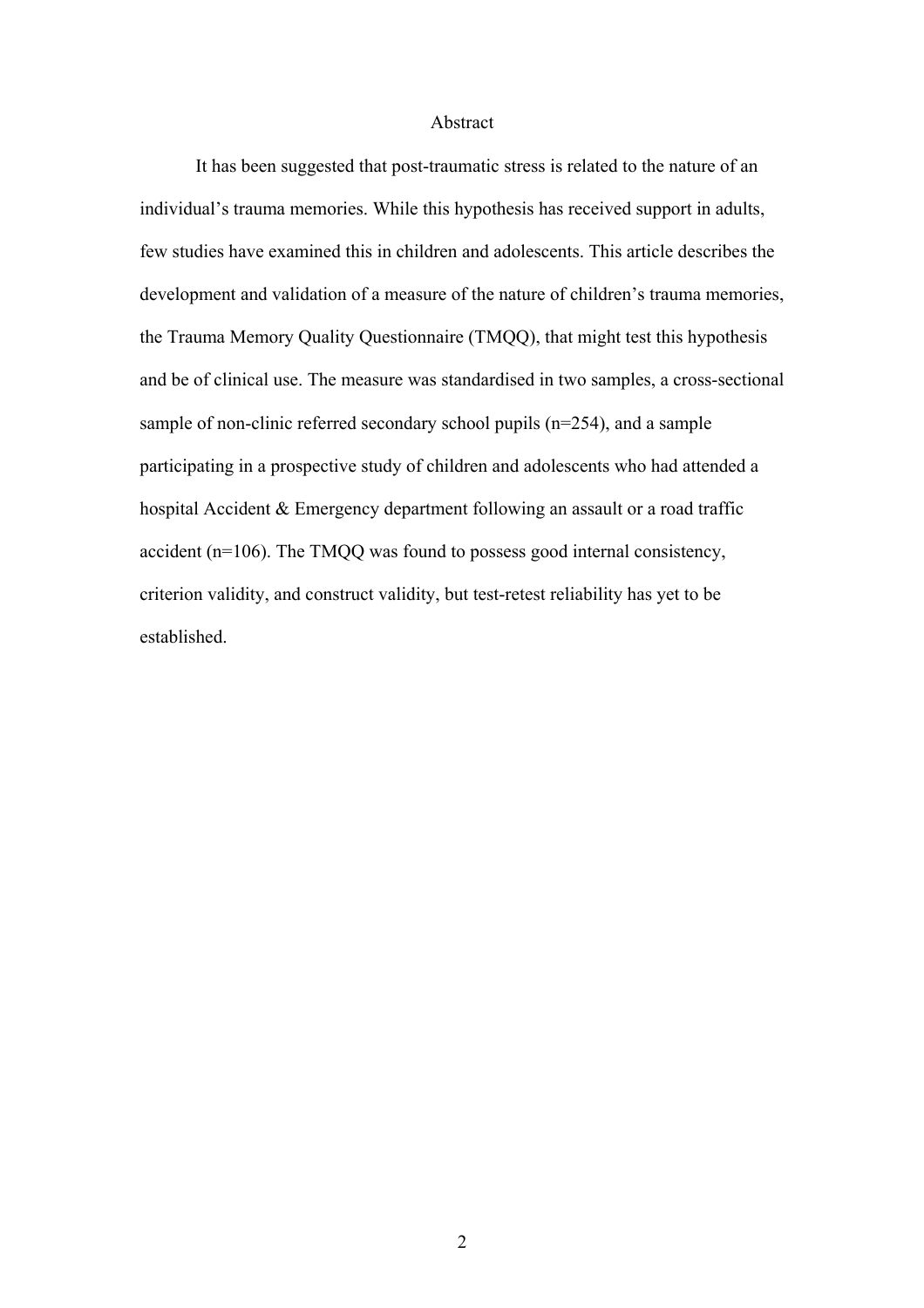## Introduction

Cognitive theories of posttraumatic stress disorder (Ehlers & Clark, 2000; Brewin, Dalgleish, & Joseph, 1996) propose that the phenomenological quality of an individual's autobiographical memories of a traumatic event play a significant role in whether or not they go on to develop the disorder. For example, Ehlers and Clark (2000) have argued that the characteristic reexperiencing symptoms of PTSD (e.g. nightmares, intrusive images, flashbacks, and so on; American Psychiatric Association, 1994) are attributable to the memories of a traumatic event: i) being poorly elaborated and inadequately integrated into the autobiographical memory database; and, ii) containing strong stimulus-stimulus and stimulus-response links that facilitate the elicitation of emotional responses redolent of those experienced at the time of the trauma (see also Foa, Steketee, & Rothbaum, 1989).

Brewin and colleagues (Brewin et al., 1996; Brewin, 2001) have taken a slightly different line in attributing importance to neuroscientific data indicating that memory for emotional events may be represented across separable brain regions. In line with this, they have drawn a distinction between situationally accessible memories (SAMs) and verbally accessible memories (VAMs). SAMs encode different sensory, physiological, and motor aspects of the traumatic experience that, when elicited, lead to the characteristic re-experiencing symptoms of PTSD noted above. Crucially, it is proposed SAM information is not readily accessible to conscious editing and amendment. In contrast, VAMs are representations of the narrative aspects of the trauma. VAMs, it is argued, can be readily interrogated via introspection and drive the conscious discourse about the traumatic experience. The emphasis placed by these two models on the role played by the phenomenological quality of autobiographical memories following trauma has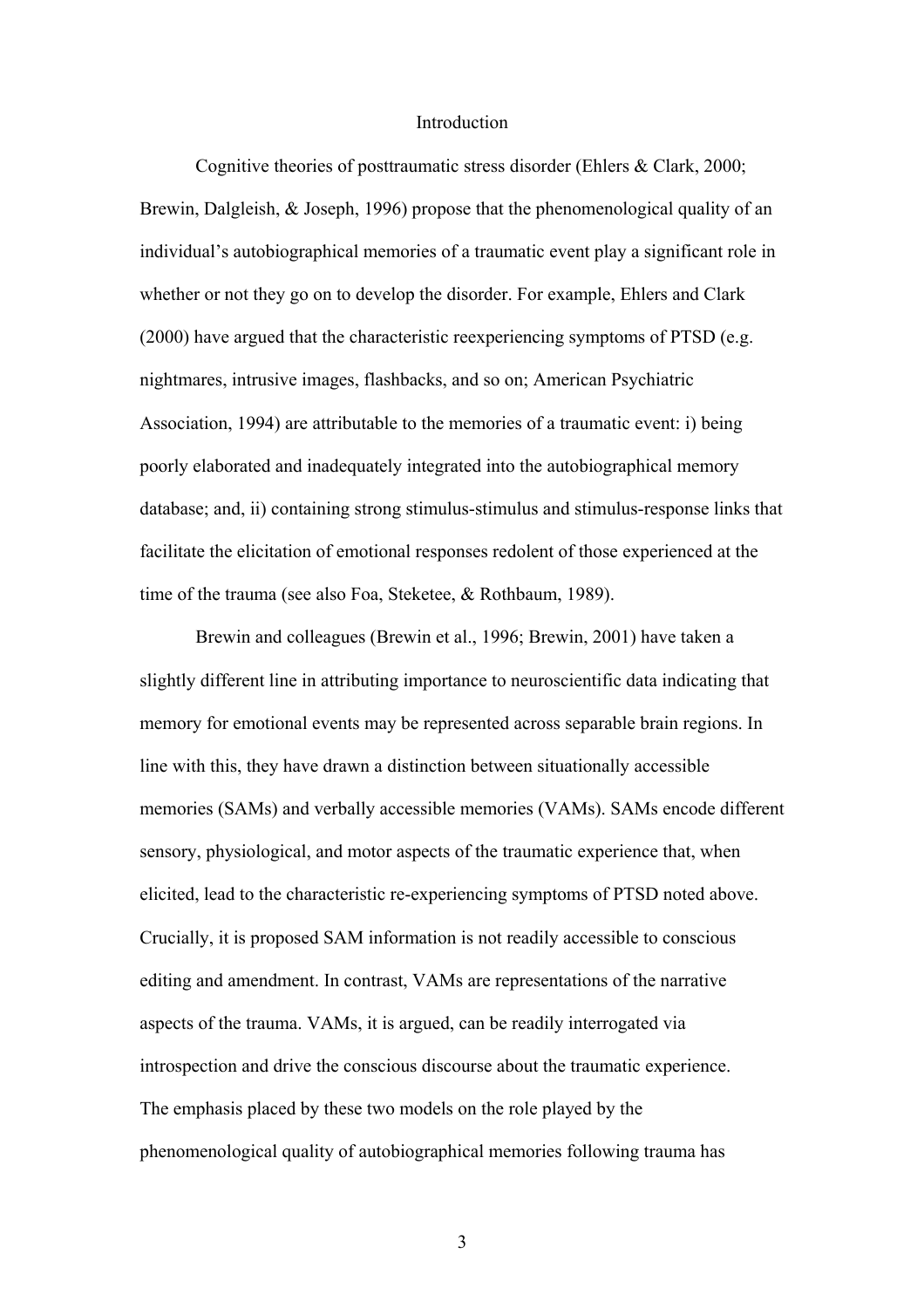received support from recent studies in adult trauma-exposed samples. Halligan, Michael, Clark, and Ehlers (2003) found that the presence of more disorganized and more perceptual memories predicted PTSD symptoms in a prospective study of adults who had been assaulted. In a subsequent analysis of this same dataset, Michael, Ehlers, Halligan, and Clark (2005) found that intrusive memory *characteristics* were a better predictor of later PTSD symptoms than the simple presence of intrusive memories. Convergent data come from a study examining the written narratives of adults with PTSD (Hellawell & Brewin, 2004) where participants noted which sections of their scripts were written while experiencing a flashback, and which sections were written during 'normal' autobiographical memory recall. Flashback periods of the narratives were found to comprise more perceptual detail, to make more use of the present tense, and to contain more mentions of death, fear, helplessness, and horror, while non-flashback sections of the narratives made greater mention of secondary emotions such as guilt and anger. Analysis of the narratives given by women engaged in exposure therapy for PTSD following sexual assault showed that trauma narratives comprised less description of actions and dialogue and more thoughts and feelings (in particular attempts to organize the narrative) as treatment proceeded (Foa, Molnar, & Cashman, 1995).

Despite this intriguing initial research in adults, very little research has examined the phenomenology of trauma memories in children and adolescents and the relationship to PTSD. Studies of sexually abused children (Burgess, Hartman, & Baker, 1995) and of young children involved in an earthquake (Azarian, Lipsitt, Miller, & Skriptchenko-Gregorian, 1999) have suggested that there is some variability in the phenomenology of children's memories of trauma (with both verbal and nonverbal memories being reported). However, neither study has sought to examine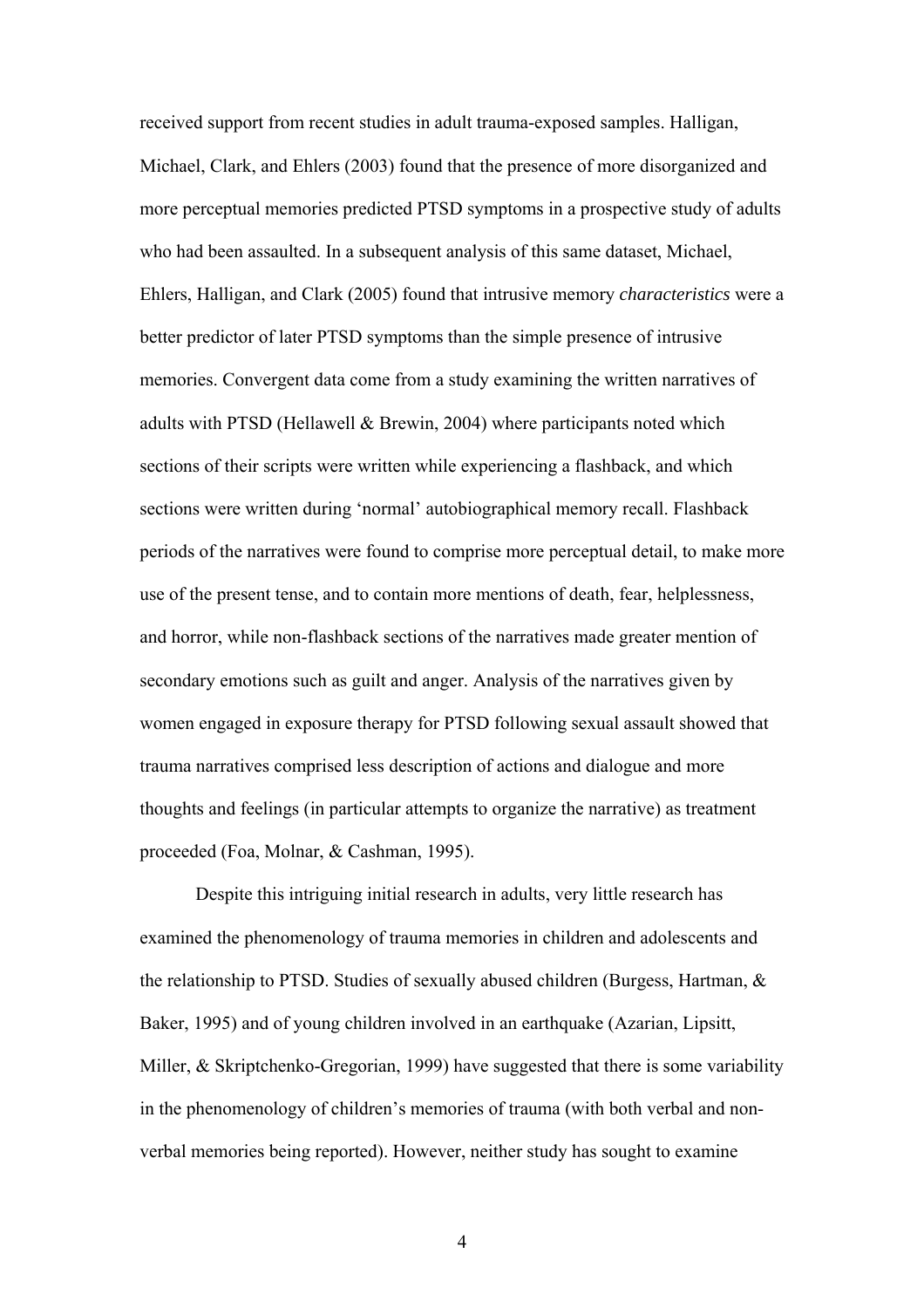whether memory quality is related to frequency of PTSD symptoms. Indeed, to our knowledge only one study (Stallard, 2003) has examined this issue. Stallard found that the presence of incomplete memories of the trauma did not differentiate between children with or without PTSD. However, the problems regarding the interpretation of null findings combined with an absence of well-validated measures of memory quality in this study suggest that these data cannot rule out the possibility that memory quality is significantly involved in the aetiology of child PTSD.

The present study therefore details the preliminary evaluation of a novel measure of trauma memory quality (the Trauma Memory Quality Questionnaire; TMQQ) suitable for use with children and adolescents, and in the process examines its relationship to PTSD and PTSD symptomatology. As well as allowing examination of cognitive theory in PTSD, it was anticipated that such a measure would be of clinical use in identifying which aspects of a child's memories merit therapeutic attention. The ability to measure session-by-session changes in the quality of a child's memories of a traumatic event would be helpful in assessing whether the memory-focused element of a psychological treatment (e.g. trauma-focused cognitivebehaviour therapy) was effective.

The initial development of the TMQQ utilised two child and adolescent samples. The first comprised a non-clinical sample recruited from secondary schools, while the second comprised youth exposed to assaults or road traffic accidents who had attended a hospital Accident and Emergency (A&E) department. In addition to completing the TMQQ, participants in each sample completed a self-report measure of PTSD symptoms, while children and adolescents in the A&E sample also completed a structured interview assessing for Acute Stress Disorder (ASD) and PTSD. We predicted that scores on our memory questionnaire corresponding to more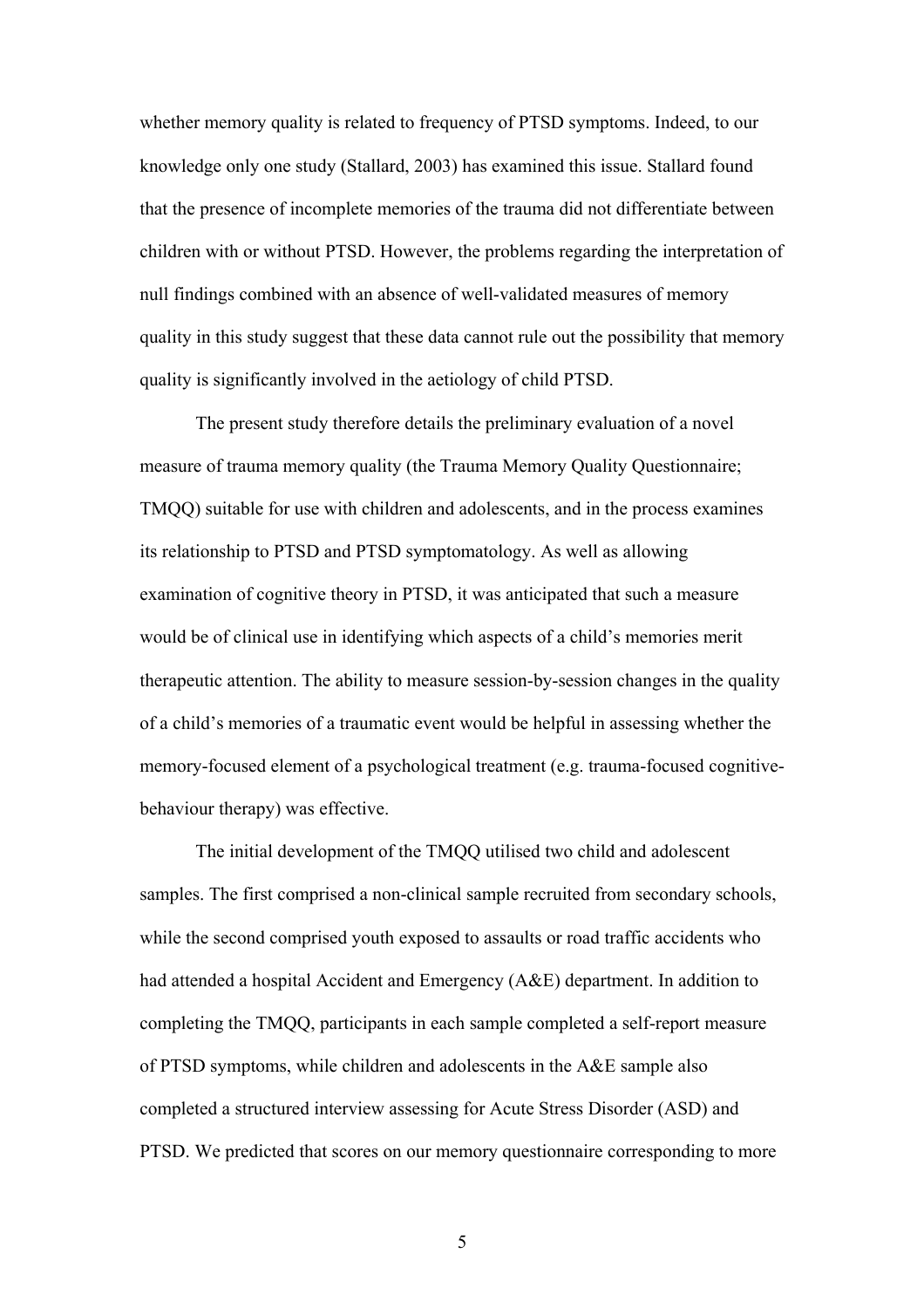sensory-based and poorly verbalized memories would be related to greater PTSD symptoms. Furthermore, we predicted that greater scores on our measure would be correlated with stronger emotion experienced at the time of the trauma or frightening event.

#### Method

## Participants

Participants were drawn from two sources. Sample 1 comprised children and adolescents recruited from two secondary schools in England, who were taking part in a study examining different aspects of children's responses to the most frightening event they had recently experienced. Of 433 children invited to participate in the study, 254 (58.7%) agreed. The sample had 146 (57.5%) females, and had an age range of 11-18 years (mean = 14.5, standard deviation = 2.2). Participants in this sample reported experiencing a wide range of frightening events, including road traffic accidents, the illness or injury of a close friend or family member, bereavement, being attacked or pursued by a stranger, bullying, among others.

Sample 2 comprised children and adolescents who participated in a study of PTSD in youth, who had attended an Accident and Emergency department in London following an assault or road traffic accident. Of 343 consecutive attendees at the department, 106 (30.9%) consented to participate in the study at a 2-4 week assessment. The sample had 39 (36.8%) females, with an age range of 11-16 years (mean 14.0, standard deviation = 1.9). Sixty  $(56.6\%)$  participants had been involved in an assault, while 46 (43.4%) participants had been involved in a Road Traffic Accident. Only 50 (47.2%) completed a questionnaire battery at three months posttrauma, and only 68 (64.1%) participants completed an assessment at six months posttrauma.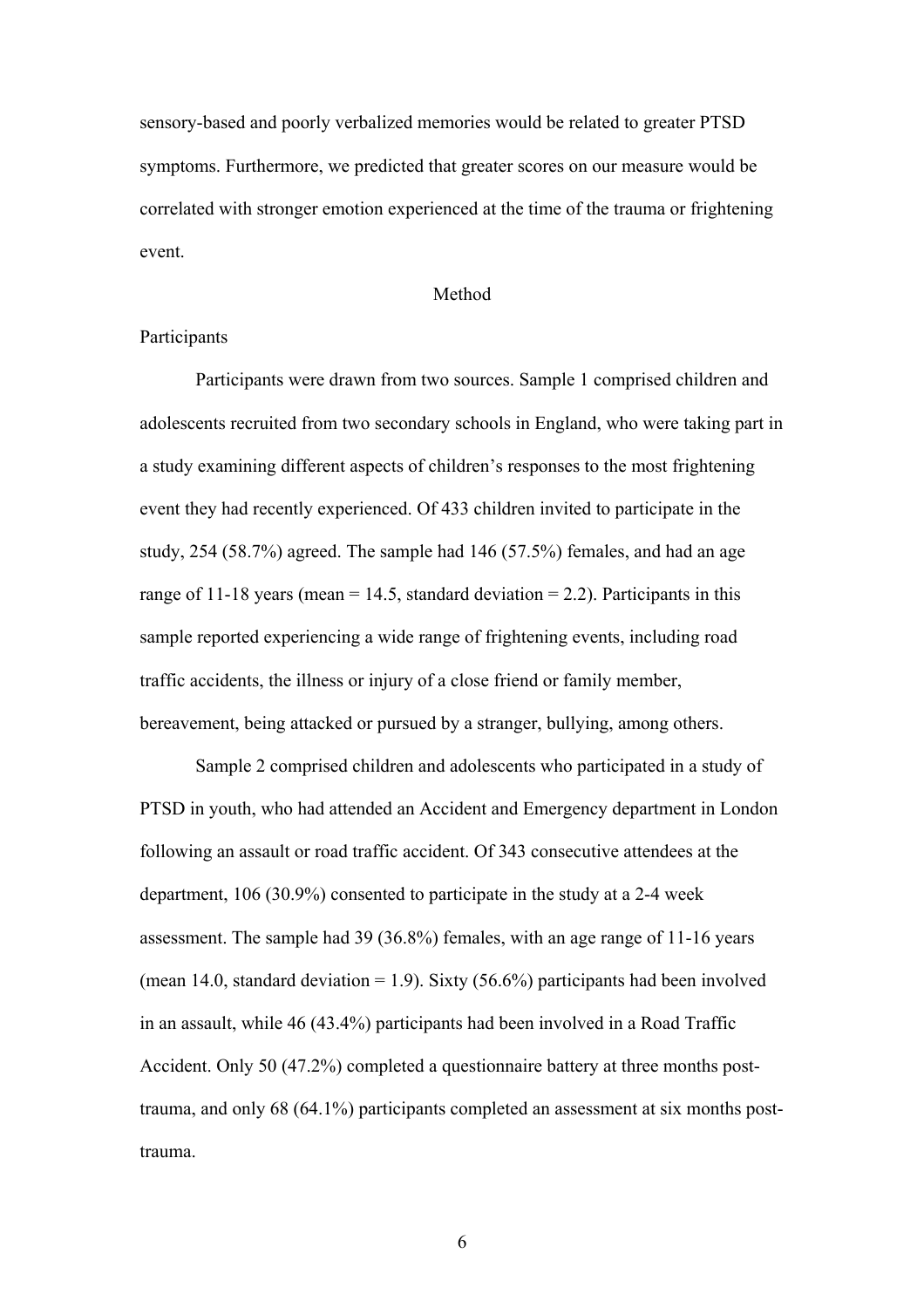### **Measures**

Revised Impact of Event Scale, child version. The child version of the Revised Impact of Event Scale (RIES-C) is an amended form of an adult measure of posttraumatic stress symptoms (Horowitz, Wilner, & Alvarez, 1979). It comprises 13 items and has a three factor structure (pertaining to re-experiencing, avoidance, and hyperarousal symptoms). Children can respond either "Not at all", "Rarely", "Sometimes", or "Often" to each item, scored 0, 1, 3 and 5 respectively. The RIES-C has good reliability (Smith, Perrin, Dyregrov, & Yule, 2003).

Anxiety Disorders Interview Schedule for DSM-IV: Child and Parent Versions. ASD and PTSD diagnosis was assessed using a structured clinical interview, the Anxiety Disorders Interview Schedule for DSM-IV: Child and Parent Versions (ADIS-C; Silverman & Albano, 1996). The ADIS-C is a structured interview schedule designed for the assessment of anxiety disorders in children and adolescents, where diagnoses are derived from both child and parent reports. The ADIS-C has excellent test-retest reliability (Silverman, Saavedra, & Pina, 2001). The relative maturity of the sample of children and adolescents who participated in the study meant that parent reports were not considered in deriving diagnoses. We added some questions assessing dissociation into the ADIS-C at the first assessment so that a diagnosis of ASD could be made.

Trauma Memory Quality Questionnaire. When first designing this study, no existing multi-item measures of trauma memory quality were available, for adults or children. In devising the Trauma Memory Quality Questionnaire (TMQQ) we created a pool of 14 items that could be easily comprehended by children and easily used in the clinic (i.e. it should not be excessively long). Participants were asked to complete the measure in relation to their memories of the pertinent frightening experience. Face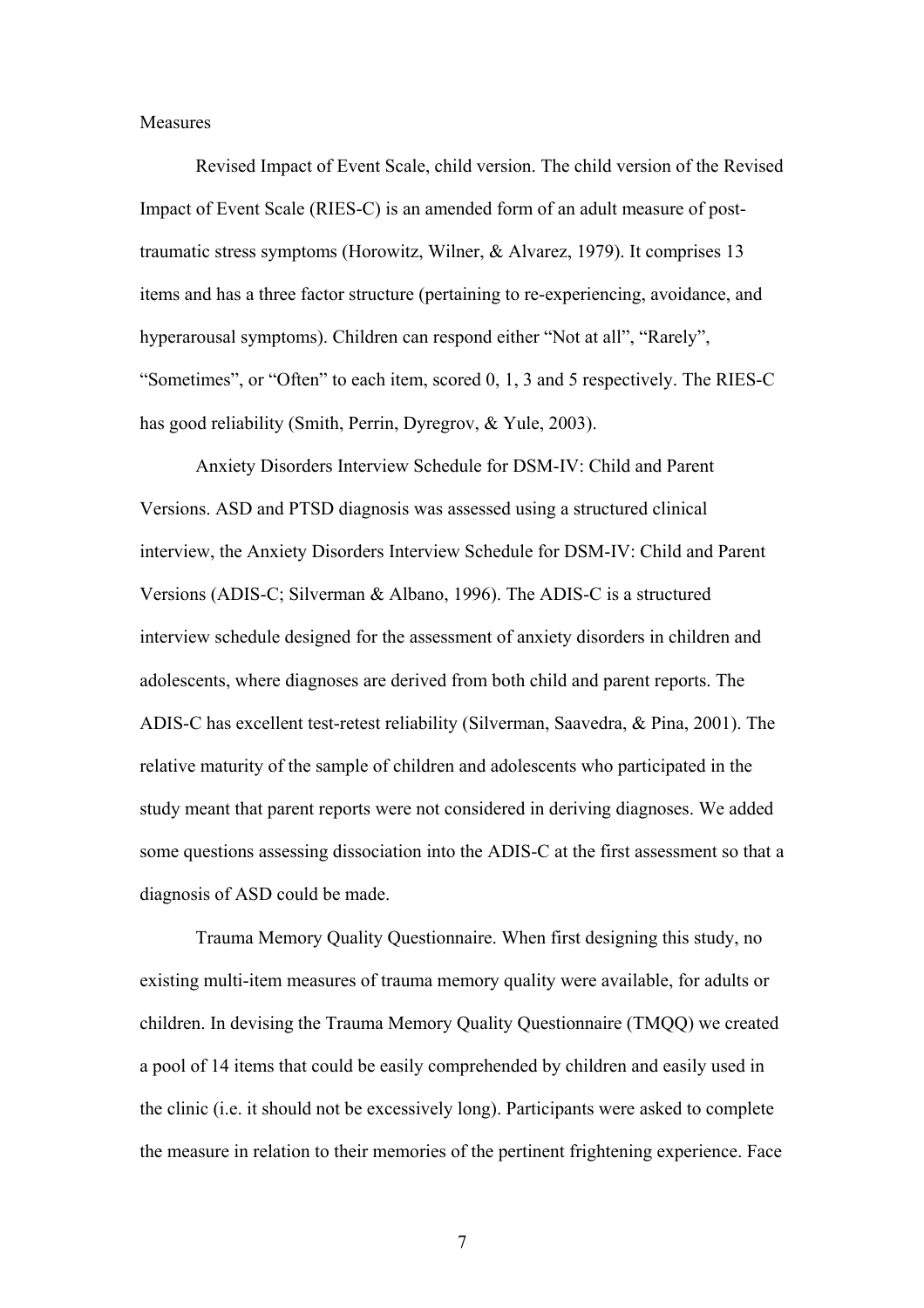validity for these items was established by following the descriptions of the types of trauma memory that were associated with PTSD given by Ehlers and Clark (2000) and Brewin et al. (1996). The items referred to visual quality, a variety of non-visual sensory qualities (e.g. auditory, olfactory, proprioceptive sensations), temporal context, and the extent to which the memory was in a verbally accessible format. As much as possible these items were designed to reflect the quality of the memories for a traumatic event, rather than the frequency of such memories. The items did not refer to how trauma memories were elicited, a feature of the PTSD that both Brewin and colleagues and Ehlers and Clark consider. This was because trauma memory cues may relate in part to other aspects of a child's response to a trauma (e.g. the use of avoidant coping strategies) rather than the quality of the memories themselves, and possible difficulties that children may have in remembering when such memories were elicited. Rather, the items focused on qualities of the memories as they are experienced or differences between such memories and more "normal", non-traumarelated memories. A list of these items is presented in Table 1. Participants could respond to each item by indicating "Disagree a lot", "Disagree a bit", "Agree a bit", or "Agree a lot", scored 1, 2, 3 or 4 respectively. Some items were reverse scored so that higher scores represented the sorts of memories hypothesised to be associated with greater post-traumatic stress.

Fear. A single item was used to index how scared participants were at the time of the event experienced. This allowed us to investigate whether greater peritraumatic emotion would be associated with more sensory-based memories, as suggested by cognitive theorists (Brewin et al., 1996; Ehlers & Clark, 2000). Due to other concerns when assessing each sample, slightly different Likert scales were used to rate the participants' fear; in sample 1, a 0-10 scale was provided, while for sample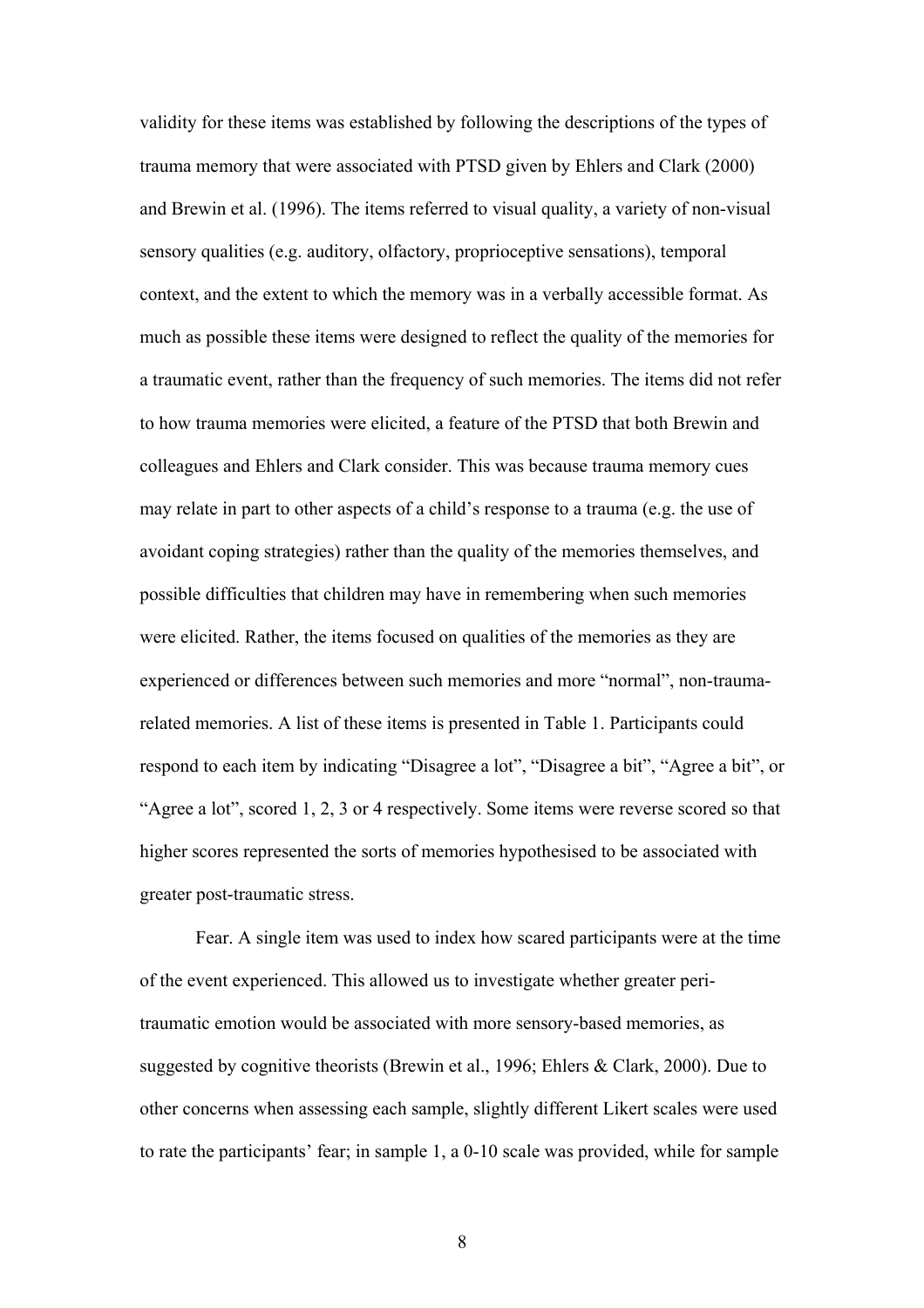2 only four responses were available ("Disagree a lot", "Disagree a bit", "Agree a bit", or "Agree a lot", rated 1-4 respectively).

## Procedure

Permission to conduct each individual study was granted by the Research Ethics Committee of the lead author's home institution. In addition to the consent of the individual child or adolescent, the opt-in consent of the child's parent or guardian was also required. In sample 1, however, this requirement was amended such that only opt-out consent (i.e. parents had to return a form if they did *not* want their child to participate) was required in order to make it more convenient for children and adolescents to take part.

Participants in sample 1 completed a battery of self-report questionnaires in relation to the most frightening event they had experienced in the preceding two months (more detailed findings from this study will be presented elsewhere). The lead author was present in the classroom during the completion of the questionnaires, in addition to a teacher. Participants in sample 2 were assessed at 2-4 weeks, 3 months, and 6 months post-trauma. The lead author met with participants, most often in their homes, and conducted a structured interview assessing for ASD (at 2-4 weeks) or PTSD (at 6 months) as well as other emotional disorders. Participants then completed a self-report questionnaire pertaining to the event they had experienced. Participants only completed a self-report questionnaire at the 3-month assessment. The TMQQ and the fear item were only completed at the 2-4 week assessment, while the RIES-C was completed at each assessment. In the event that a participant continued to have PTSD at the 6-month assessment, they were offered referred treatment at the Maudsley hospital Child Traumatic Stress Clinic.

Data analysis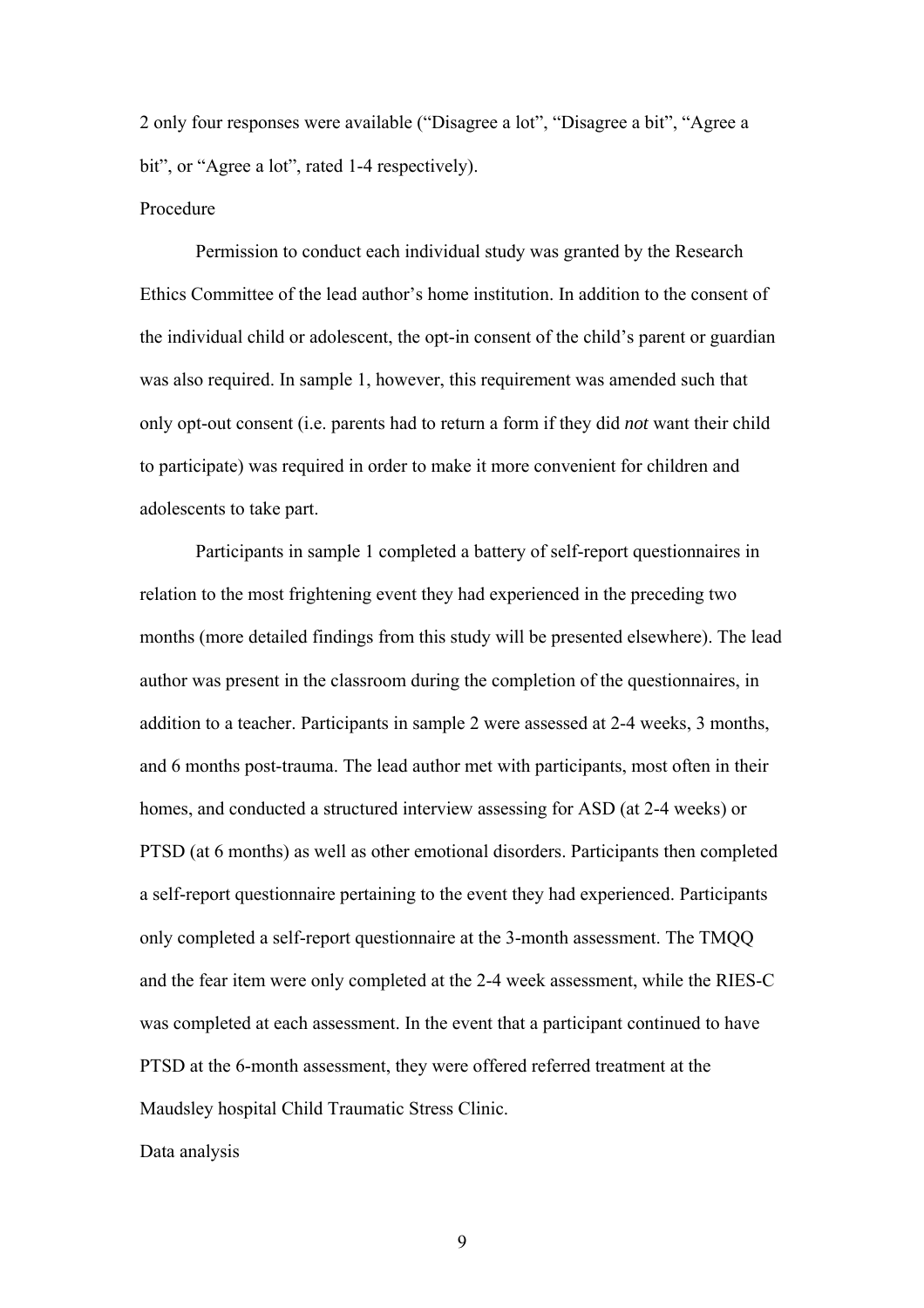As the measure comprised relatively few items from the outset, we opted to use principal components analysis and Cronbach's alpha coefficients to remove redundant items, and then evaluate the measure's internal consistency. Criterion validity was assessed in sample 2 by comparing TMQQ scores for participants with and without ASD/PTSD using a t-test, while construct validity was assessed in each sample by calculating correlations with scores on the RIES-C and a single item measure of fear experienced at the time of the event.

# Results and Discussion

Item reduction and internal consistency

Preliminary principal components analyses were performed in order to identify redundant items. In both samples 1 and 2 it appeared that three items (2, 12 and 14) were not loading consistently with other items. However, a clear component structure was not identifiable across the two samples. It was therefore decided to retain a single-factor structure and consider the properties of the individual items and their contribution to the overall measure.

Cronbach's alpha coefficients for the measure if the item was removed and item-total correlations for the 14-item measure are displayed in Table 1. These data suggested that item 12 was a poor contributor to the overall measure in the sample 1 data, while items 2 and 12 appeared to contribute least to the overall measure in the sample 2 data. Table 2 displays the correlations between the individual items and RIES-C scores for each sample. Items 2 and 12 showed the weakest association with PTSD symptoms as assessed by the RIES-C in both sample 1 and sample 2 (at the initial assessment point). Items 2 and 12 were therefore dropped from the measure, as was item 14 which together with its poor contribution to the principal component analyses only demonstrated weak item-total correlations and detracted from internal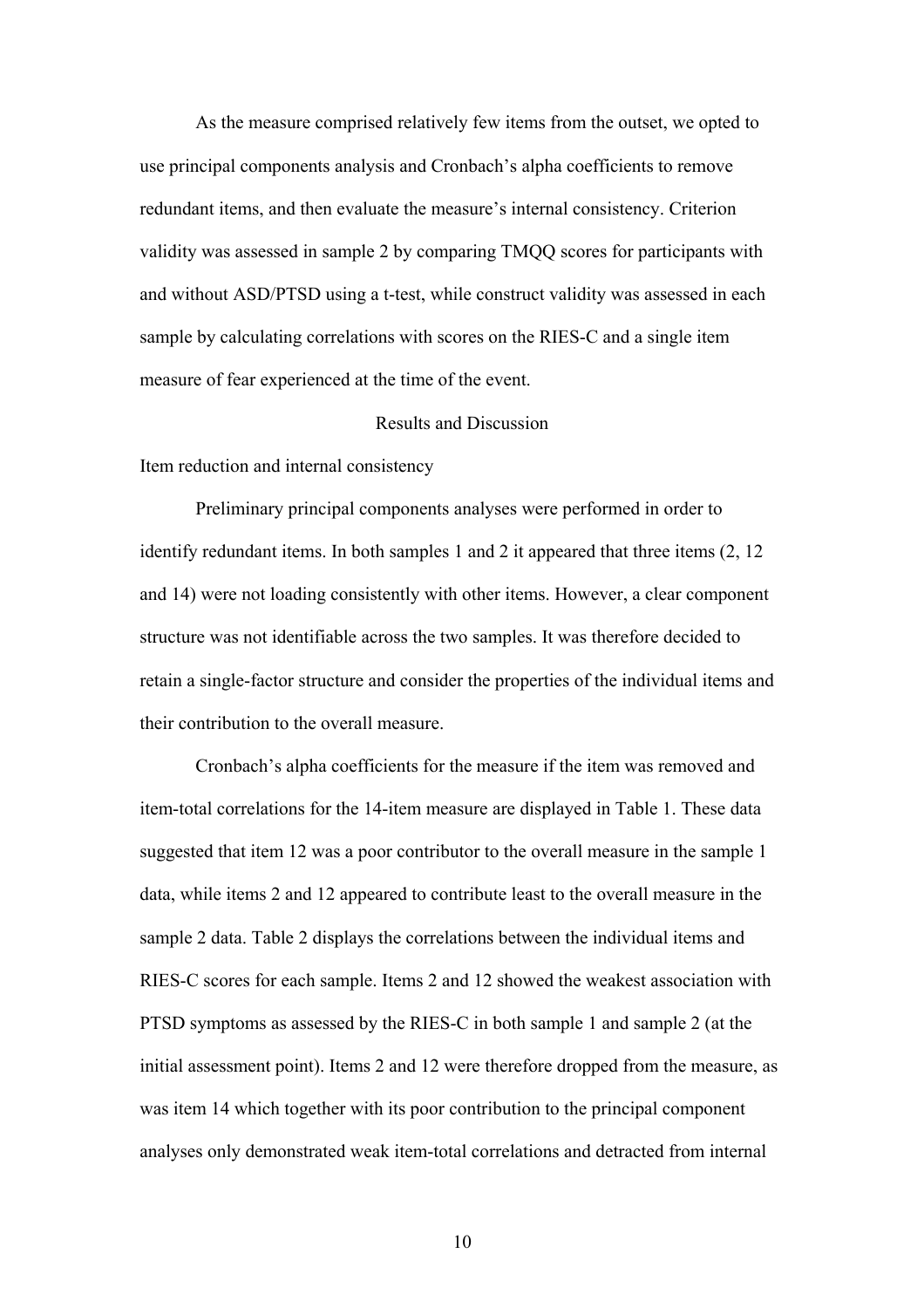consistency (i.e. the Cronbach's alpha coefficient would improve if this item was removed).

Cronbach's alpha was used to assess the internal consistency for the 11-item TMQQ (see the Appendix for the final version of the measure). For sample 1 this coefficient was .76, while for sample 2 it was .82. These values suggest that the measure possesses satisfactory internal consistency (Cohen, 1960).

### Criterion Validity

T-tests were used to examine criterion validity for the TMQQ in sample 2. Eighty-three participants completed the ASD assessment and the TMQQ at 2-4 weeks post-trauma, of whom 17 (20.5%) had a diagnosis of ASD. Participants with ASD  $(M=32.00, SD = 5.61)$  scored significantly higher on the TMQQ than participants without ASD ( $M = 23.29$ ,  $SD = 6.99$ ; t[81]=4.75, p < 0001). Of the 55 participants who completed both the TMQQ at 2-4 weeks post-trauma and the 6-month PTSD interview, 8 (14.5%) were found to have a diagnosis of PTSD. Participants with PTSD (M=30.19, SD=9.64) were found to score significantly higher on the TMQQ than participants without PTSD ( $M=24.18$ , SD=7.26; t[53]=2.06, p<.05). While the numbers for the PTSD analysis were quite small, the data for ASD suggest that this measure does possess criterion validity.

## Construct validity

In Table 3 correlations between the TMQQ and the RIES-C (and its subscales) and trauma-related fear are presented. The TMQQ was significantly and positively correlated with post-traumatic stress symptoms (as assessed by the RIES-C) and the fear items in each sample. This supports the suggestion that the TMQQ possesses construct validity, i.e. the measure was related to PTSD symptomatology and peri-traumatic fear as proposed by cognitive models of PTSD.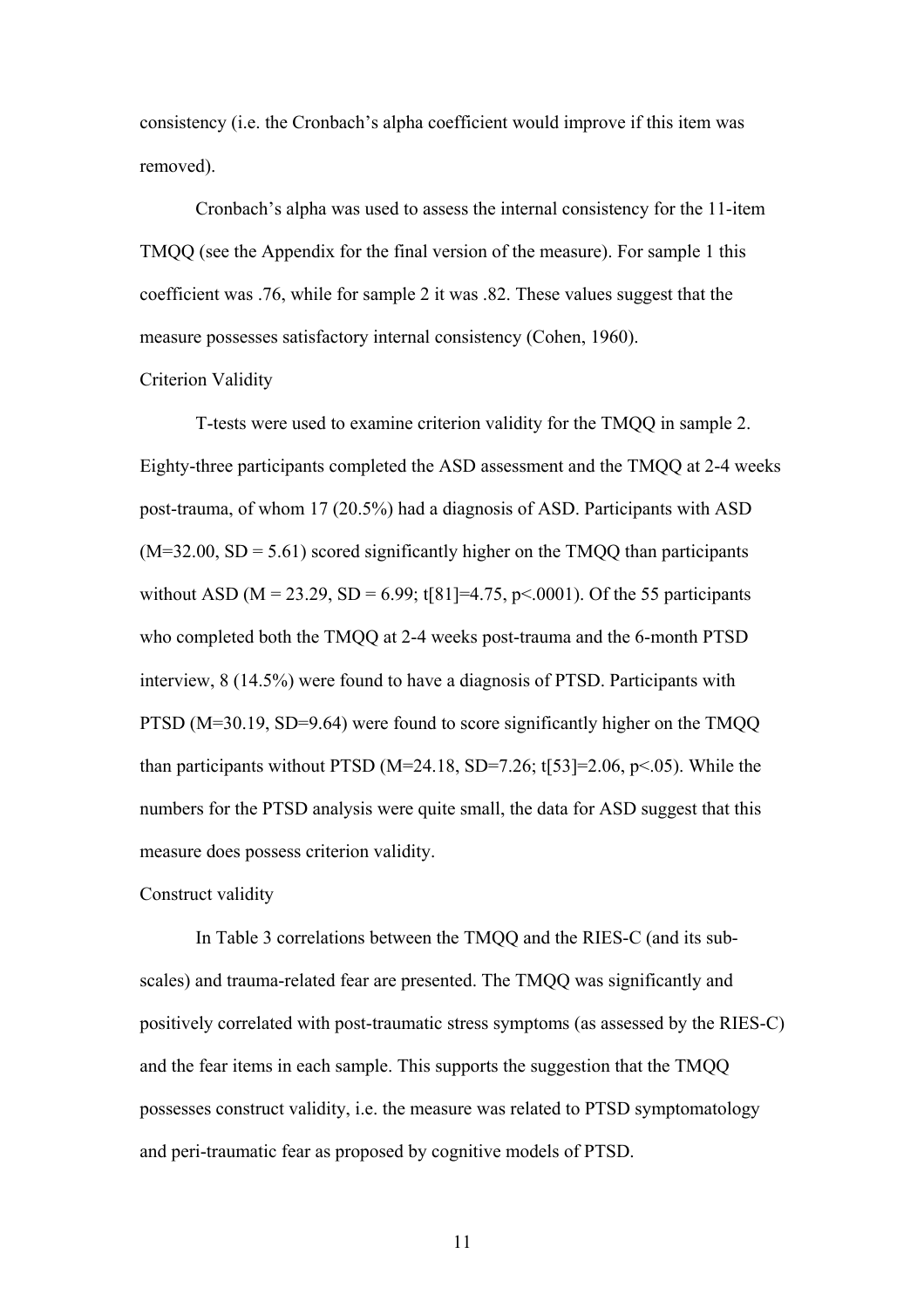Does the TMQQ account for unique variance in post-traumatic stress symptoms over and above that of the reexperiencing symptoms?

One criticism of this measure might be that it is simply assessing the reexperiencing symptoms of ASD/PTSD, as indicated by the strong correlations between the RIES-C intrusion sub-scale and the TMQQ. We assessed this possibility by investigating whether the TMQQ would account for any unique variance in posttraumatic stress as assessed by the RIES-C total score, over and above that of the reexperiencing sub-scale of the RIES-C. We chose this method as it is the most conservative; in other words, we were examining whether the TMQQ accounted for unique variance in a dependent variable over and above a sub-scale of that same dependent variable

In sample 1, both the TMQQ ( $\beta$  = .15, t = 3.49, p < .002) and the reexperiencing sub-scale of the RIES-C ( $\beta$  = .76, t = 17.78, p<.0001) did indeed account for unique variance in a linear regression model of the RIES-C total score, producing a significant model ( $F = 303.93$ ,  $df = 2$ , 221, p<.0001) that accounted for 73% of variance in the dependent measure. The TMQQ accounted for 1.4% of the total variance that was not associated with the RIES-C intrusion sub-scale. Similarly, the RIES-C intrusion sub-scale accounted for 38.1% of the variance that was not associated with the TMQQ. In sample 2, both the TMQQ ( $\beta$  = .25, t = 3.19, p <.003) and the reexperiencing sub-scale ( $\beta$  = .69, t = 8.92, p<.0001) again accounted for unique variance in a linear regression model of concurrent RIES-C total scores, producing a significant model ( $F = 166.65$ ,  $df = 2$ , 83, p<.0001) that accounted for 80% of variance in the dependent measure. The TMQQ accounted for 2.4% of the variance not associated with the RIES-C intrusion sub-scale, and the RIES-C intrusion sub-scale accounted for 19.1% of the variance not associated with the TMQQ. As an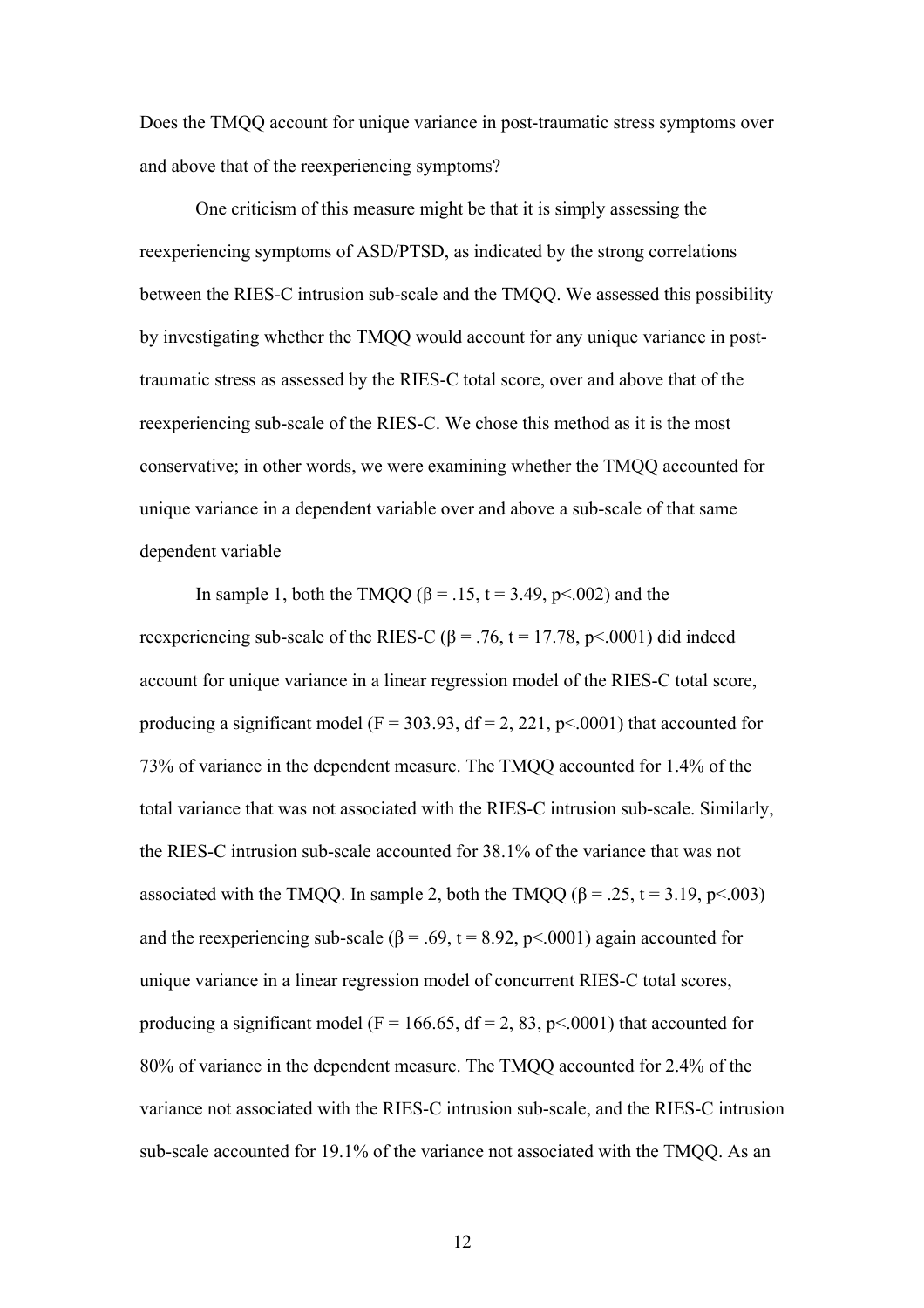even more thorough test of whether the TMQQ was measuring the quality of trauma memories, rather than just the frequency of such memories, we examined whether the TMQQ explained any unique variance in 6-month RIES-C scores, over and above 2-4 week scores on the RIES-C intrusion sub-scale. The TMQQ failed to account for any unique variance over and above the 2-4 week RIES-C intrusion sub-scale when the 6 month RIES-C total score was used as the dependent variable in a regression model (where  $R^2$  for the overall model was .37, while RIES-C intrusion accounted for 8.2% of unique variance, and the TMQQ accounted for 1.4% of unique variance in the overall model). As a result of the poor response rate at the 3-month assessment point, there was not enough data to perform a similar analysis with RIES-C scores at this assessment as the dependent variable.

Aside from the non-significant model for RIES-C at 6 months (which may be the result of low power), these data suggest that the TMQQ is not simply an index of reexperiencing symptoms, in that along with the considerable shared variance with the RIES-C intrusion sub-scale, it also accounts for unique variance in RIES-C total scores. Furthermore, additional data from sample 1 (Meiser-Stedman, Dalgleish, Yule, & Smith, 2005) has indicated that memory quality accounts for variance in PTSD symptoms over and above intrusive memory frequency, suggesting that this measure is indexing memory *quality* rather than memory *frequency*. Limitations

While the TMQQ was validated in moderately large samples, sample 1 comprised many non-trauma exposed children. An additional limitation of this measure is the lack of data concerning test-retest reliability. Further work on this measure is necessary to replicate the relationship with PTSD in other trauma-exposed youth samples, including younger children (i.e. under 10 years). Clearly there would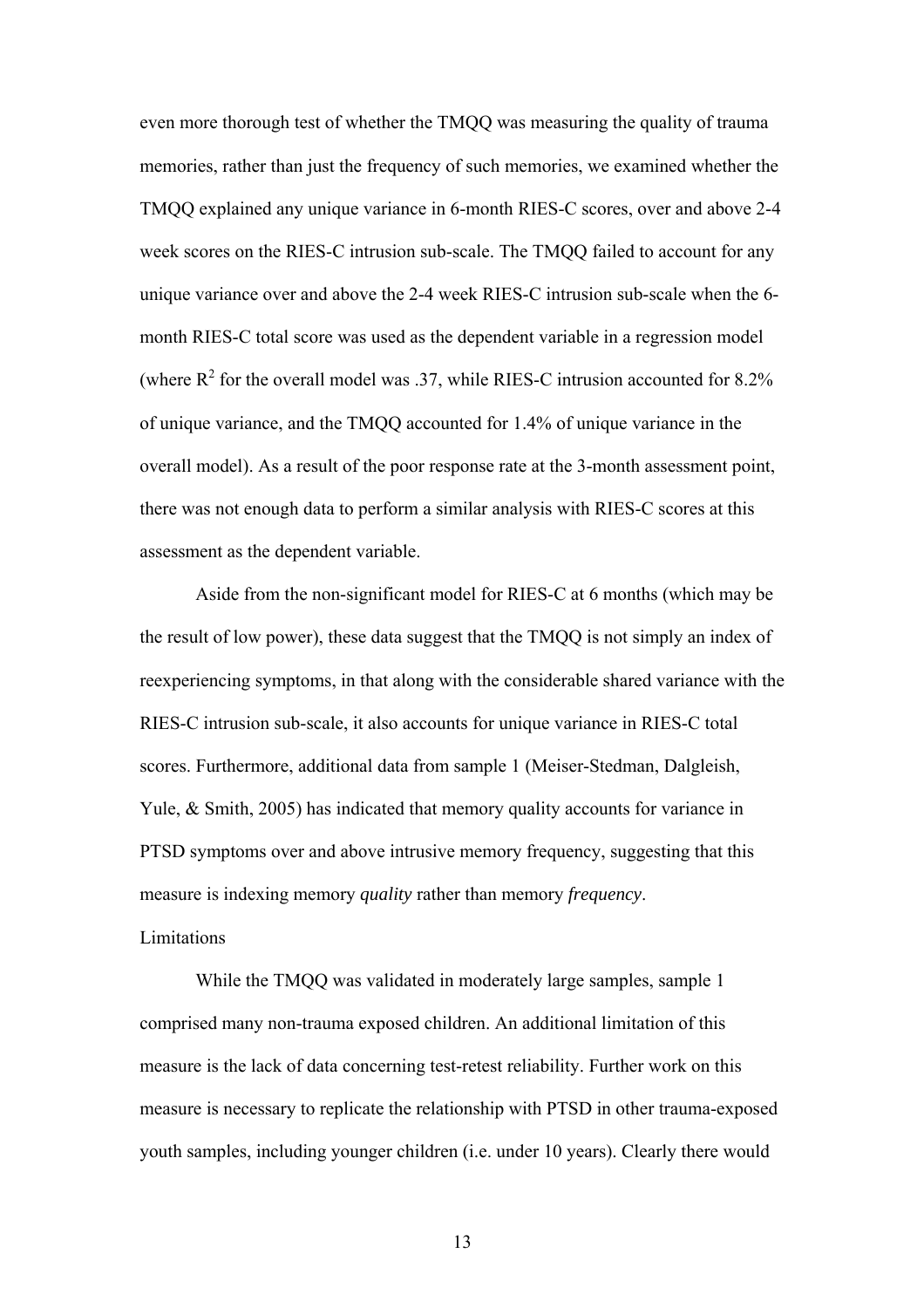be developmental constraints on which children would be able to complete this measure. This investigation was preliminary, focusing on 10-18 year olds who would have passed most major cognitive developmental milestones. Younger children may lack the capacity to reflect on the nature of such memories.

#### **Conclusions**

To our knowledge the measure presented here is the only measure currently available to assess the quality of trauma memories in children and adolescents. We have preliminarily evaluated a brief measure that is comprehensible for children and possesses good face validity, internal consistency, criterion validity, and construct validity. Regression models were used to suggest that the TMQQ is not simply a measure of reexperiencing symptoms.

Our main hypothesis, that responses on our measure reflecting more sensorybased memories would be associated with greater post-traumatic stress, was supported. This suggests that a principal element of recent cognitive models of PTSD in adults, i.e. that the nature of the memories laid down for a trauma are linked to the onset of PTSD symptoms (Brewin et al., 1996; Ehlers & Clark, 2000), can be applied to children and adolescents. An additional hypothesis (that TMQQ scores would be associated with greater peri-traumatic emotion) was also supported, suggesting that fear at the time of a trauma is at least partly responsible for giving rise to these sorts of memories. Given these findings, and despite the limitations noted above, the TMQQ has promise as an index of trauma memory quality that may be used to track clinical improvement, and investigate mechanisms involved in the development of PTSD in children and adolescents.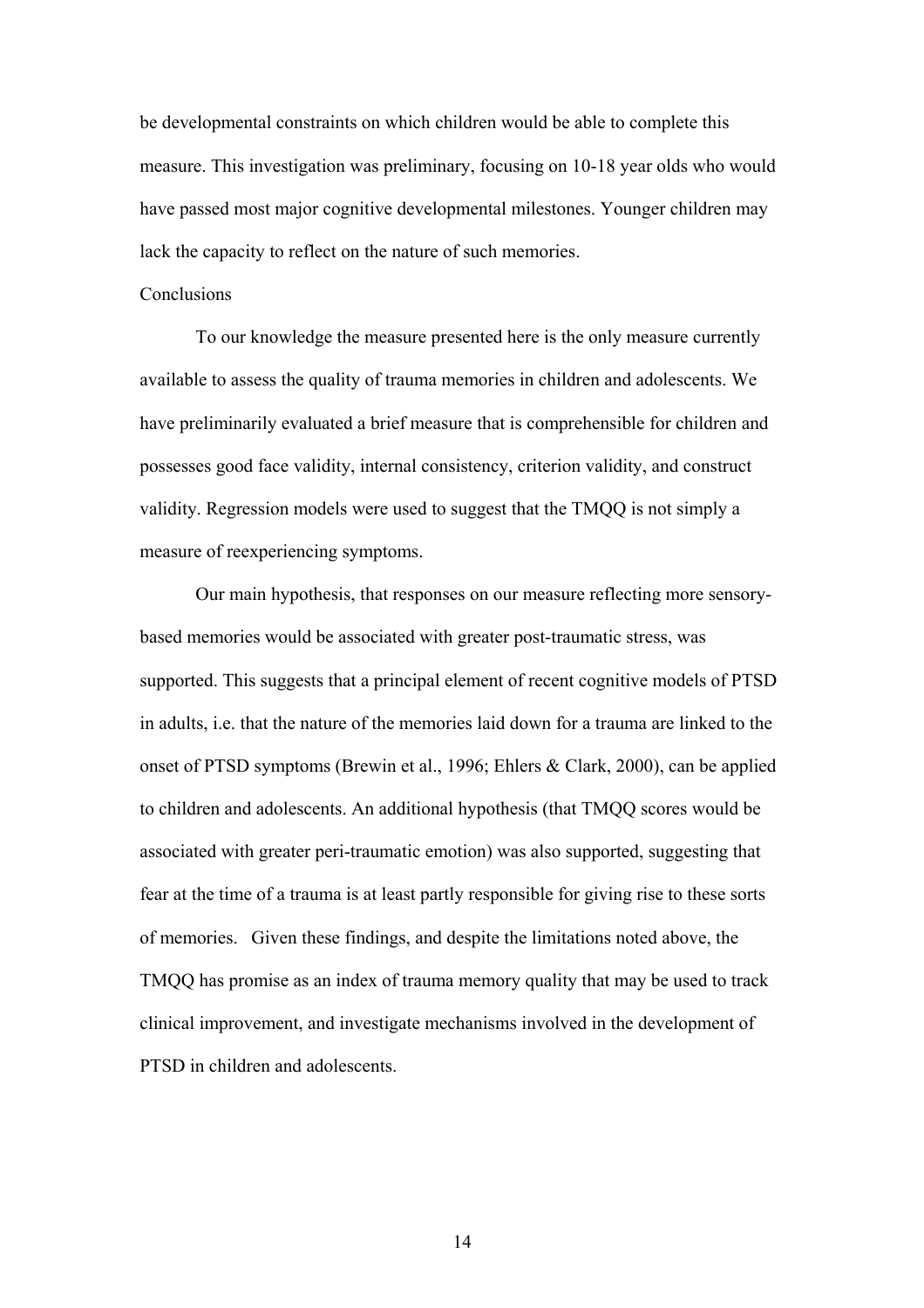# Acknowledgements

The study was undertaken while RMS was supported by a research studentship awarded by the MRC. RMS is currently supported by a Peggy Pollak Fellowship, awarded by the Psychiatry Research Trust.

We would like to express our gratitude to all the young people who participated in these studies. We are grateful to Jen Rolfe and to two reviewers for their comments on earlier versions of this manuscript.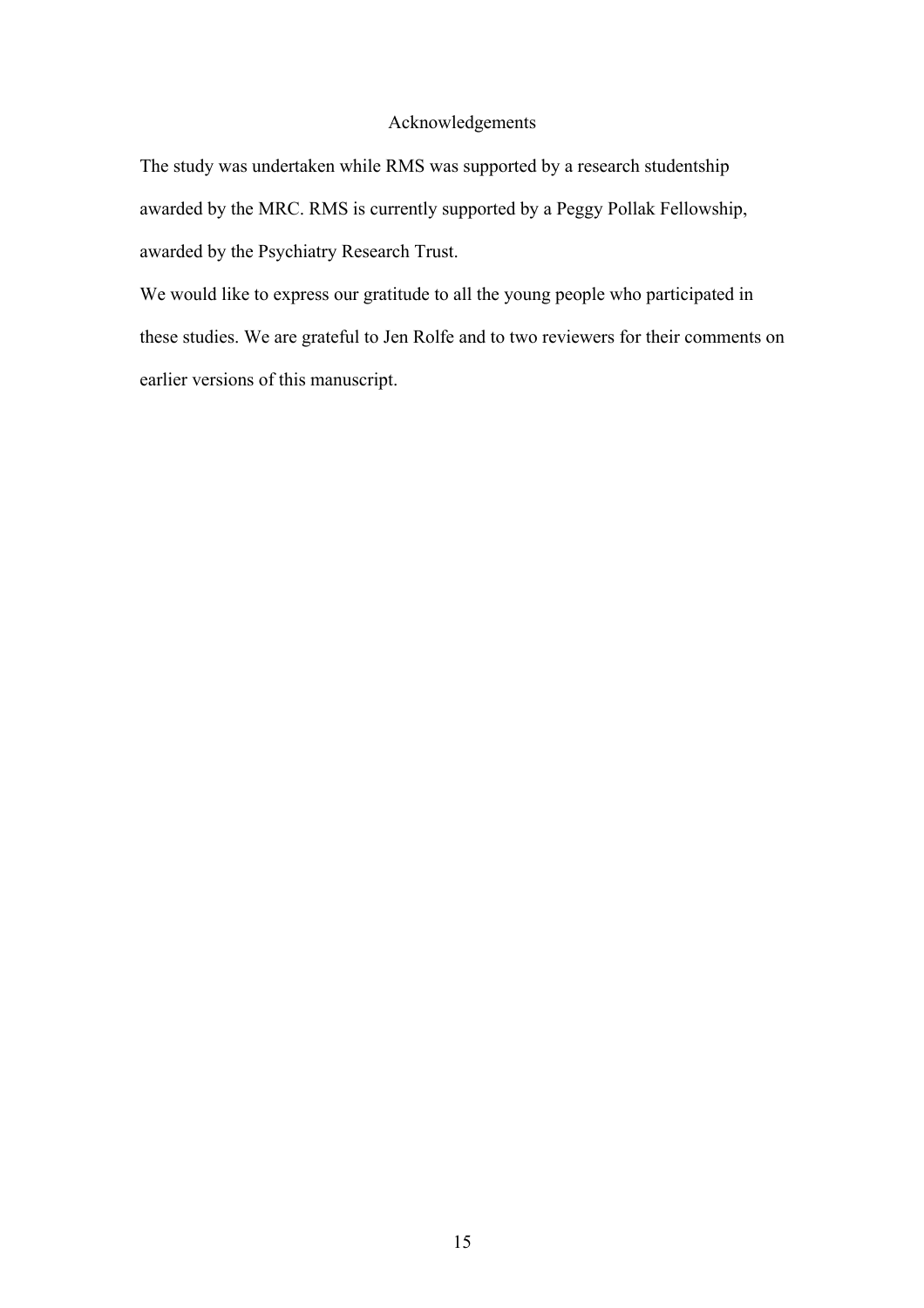| Item                                                                       | Sample 1 $(n=225)$ |                  | Sample $2(n=83)$ |                  |
|----------------------------------------------------------------------------|--------------------|------------------|------------------|------------------|
|                                                                            | Item-total         | Cronbach's       | Item-total       | Cronbach's       |
|                                                                            | correlation        | alpha if removed | correlation      | alpha if removed |
| 1. My memories of the frightening event are mostly pictures or images.     | .406               | .694             | .619             | .684             |
| 2. When I think about the frightening event it is just like thinking about | .219               | .716             | $-.131$          | .767             |
| anything else that has happened to me. (Reverse scored)                    |                    |                  |                  |                  |
| 3. I can't seem to put the frightening event into words.                   | .311               | .705             | .448             | .706             |
| 4. When I have memories of what happened I sometimes hear things in        | .481               | .682             | .550             | .691             |
| my head that I heard during the frightening event.                         |                    |                  |                  |                  |
| 5. When I remember the frightening event I feel like it is happening       | .508               | .681             | .655             | .684             |
| right now.                                                                 |                    |                  |                  |                  |
| 6. When I think about the frightening event I can sometimes smell          | .269               | .709             | .374             | .715             |
| things that I smelt when the frightening event happened.                   |                    |                  |                  |                  |

| Table 1. Item-total correlations and Cronbach's Alpha if item removed for the Trauma Memory Quality Questionnaire |  |  |
|-------------------------------------------------------------------------------------------------------------------|--|--|
|-------------------------------------------------------------------------------------------------------------------|--|--|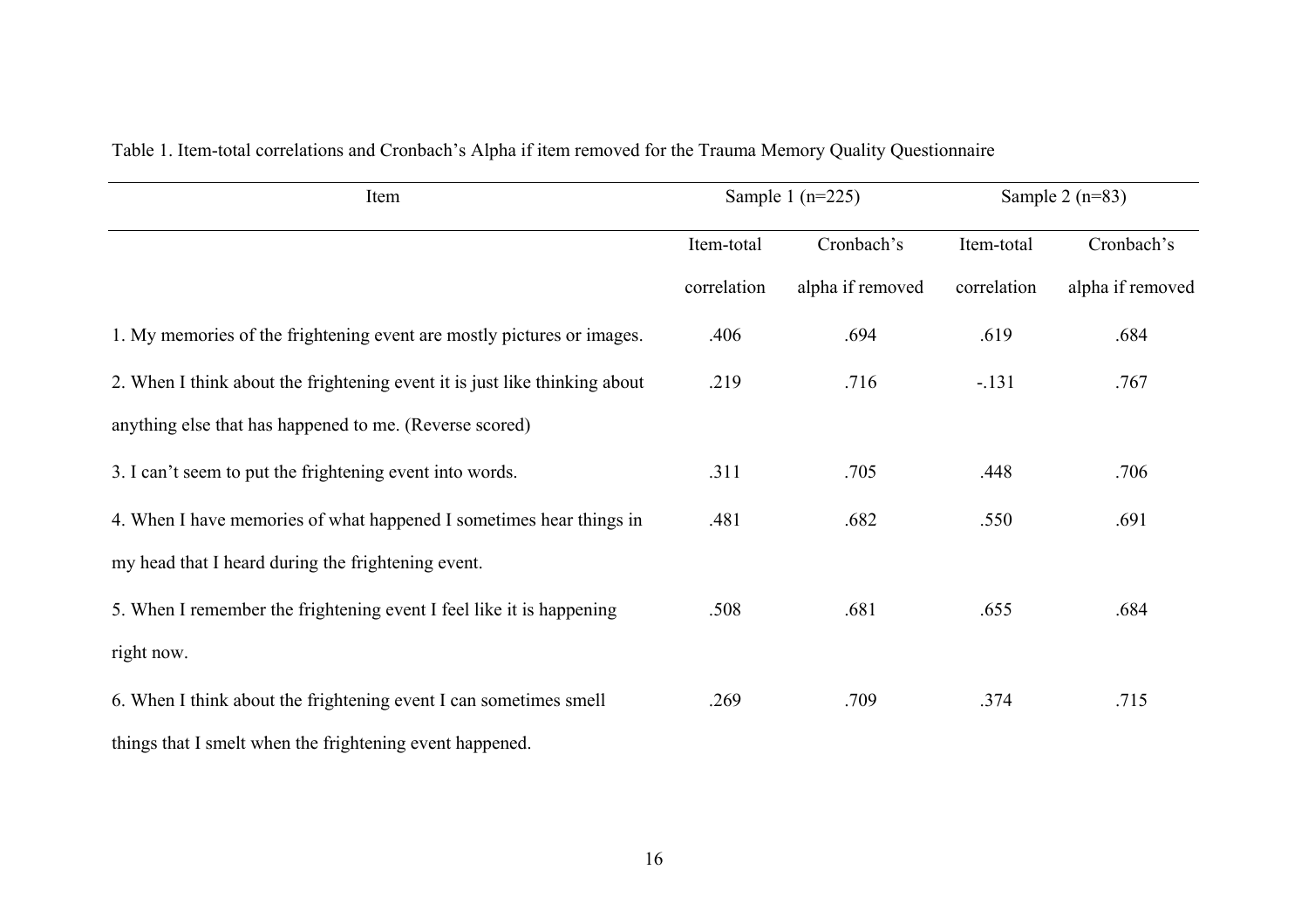| 7. I can talk about what happened very easily. (Reverse scored)          | .305    | .706 | .312   | .721 |
|--------------------------------------------------------------------------|---------|------|--------|------|
| 8. I remember the frightening event as a few moments, and each           | .427    | .691 | .540   | .694 |
| moment is a picture in my mind.                                          |         |      |        |      |
| 9. My memories of the frightening event are like a film that plays over  | .562    | .673 | .710   | .674 |
| and over.                                                                |         |      |        |      |
| 10. My memories of the frightening event are very clear and detailed.    | .280    | .708 | .021   | .752 |
| 11. Remembering what happened during the frightening event is just       | .416    | .692 | .395   | .711 |
| like looking at photographs of it in my mind.                            |         |      |        |      |
| 12. I can remember the order in which things happened during the         | $-.128$ | .752 | $-214$ | .776 |
| frightening event. (Reverse scored)                                      |         |      |        |      |
| 13. When memories come to mind of what happened, I feel my body is       | .316    | .704 | .523   | .696 |
| in the same position as when the frightening event occurred.             |         |      |        |      |
| 14. My memories of the frightening event feel like memories of other     | .265    | .711 | .186   | .734 |
| things that have happened to me that aren't very scary. (Reverse scored) |         |      |        |      |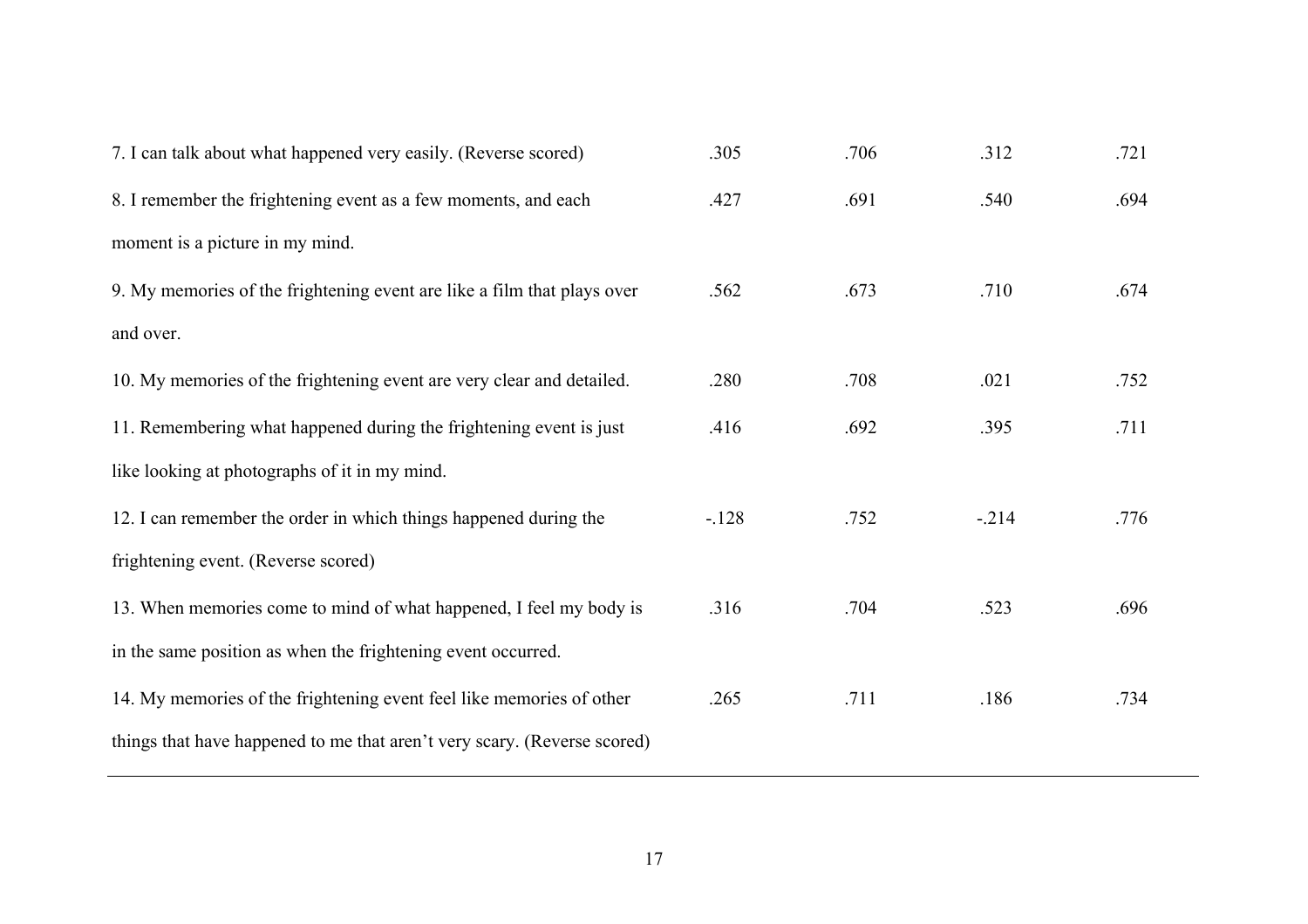|             |           | Sample 1 $(n=225)$ |           |           |           | Sample 2 (2-4 week assessment; n=83) |           |           |  |
|-------------|-----------|--------------------|-----------|-----------|-----------|--------------------------------------|-----------|-----------|--|
| <b>TMQQ</b> | RIES-C    | RIES-C             | RIES-C    | RIES-C    | $RIES-C$  | RIES-C                               | RIES-C    | RIES-C    |  |
| item        | total     | intrusion          | avoidance | arousal   | total     | intrusion                            | avoidance | arousal   |  |
| 1.          | $0.21**$  | $0.27***$          | $0.15*$   | 0.10      | $0.58***$ | $0.58***$                            | $0.38***$ | $0.55***$ |  |
| 2.          | $0.13*$   | $0.15*$            | 0.10      | 0.08      | $-0.01$   | $-0.06$                              | 0.07      | $-0.05$   |  |
| 3.          | $0.27***$ | $0.26***$          | $0.18**$  | $0.25***$ | $0.53***$ | $0.48***$                            | $0.46***$ | $0.53***$ |  |
| 4.          | $0.40***$ | $0.44***$          | $0.27***$ | $0.30***$ | $0.52***$ | $0.54***$                            | $0.36***$ | $0.49***$ |  |
| 5.          | $0.51***$ | $0.47***$          | $0.40***$ | $0.41***$ | $0.66***$ | $0.57***$                            | $0.55***$ | $0.61***$ |  |
| 6.          | $0.22***$ | $0.19**$           | 0.12      | $0.24***$ | $0.33**$  | $0.31**$                             | 0.20      | $0.32**$  |  |
| 7.          | $0.29***$ | 0.23               | $0.28***$ | $0.18**$  | $0.44***$ | $0.38***$                            | $0.47***$ | $0.32***$ |  |
| 8.          | $0.31***$ | $0.32***$          | $0.25***$ | $0.24***$ | $0.53***$ | $0.56***$                            | $0.36***$ | $0.46***$ |  |
| 9.          | $0.44***$ | $0.47***$          | $0.29***$ | $0.37***$ | $0.64***$ | $0.64***$                            | $0.51***$ | $0.59***$ |  |
| 10.         | $0.22***$ | $0.24***$          | $0.15*$   | $0.17*$   | 0.13      | 0.16                                 | 0.02      | 0.10      |  |
| 11.         | $0.26***$ | $0.25***$          | $0.18**$  | $0.22***$ | $0.42***$ | $0.50***$                            | $0.31**$  | $0.32**$  |  |

Table 2. Correlations between TMQQ items and RIES-C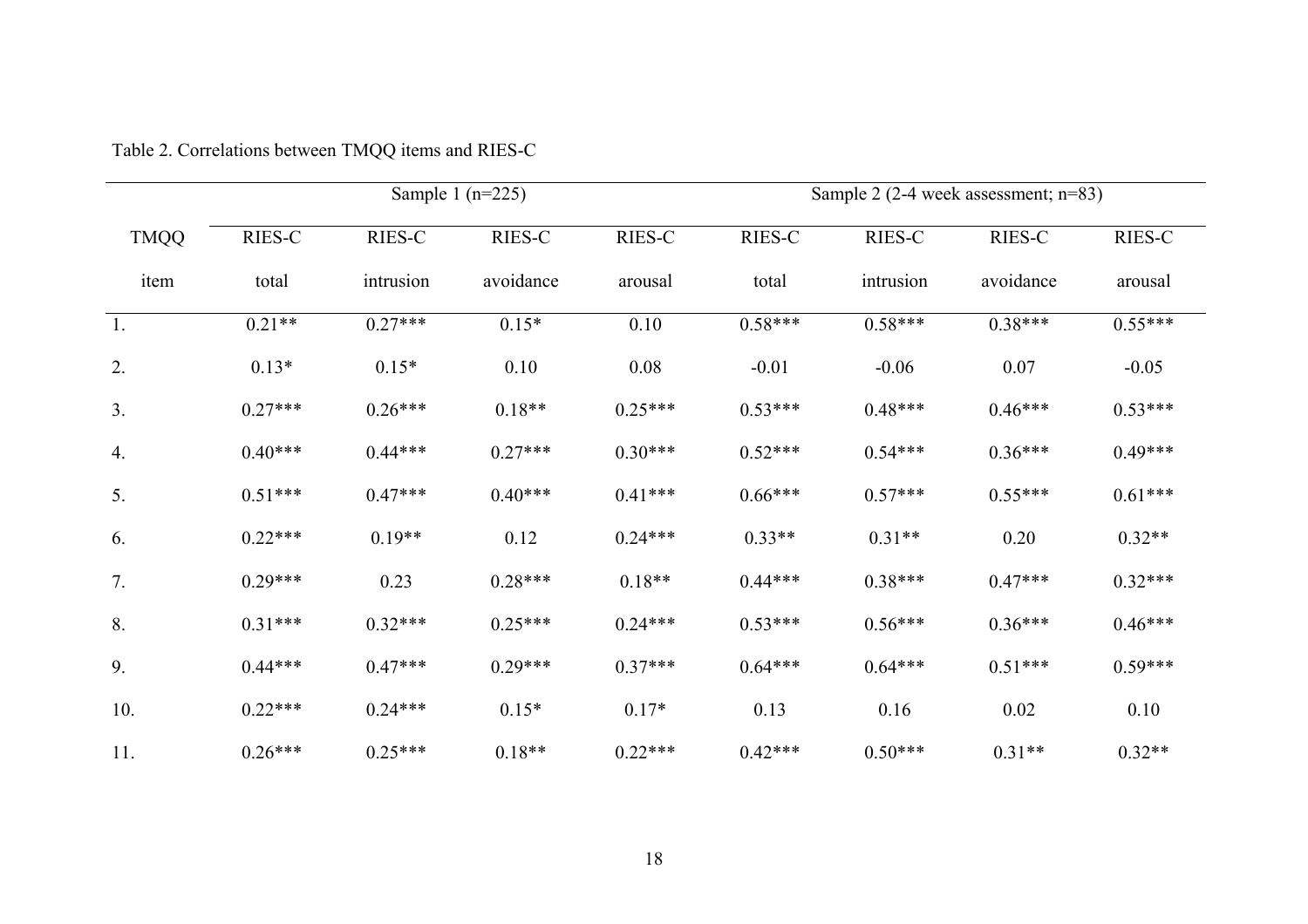\* = p < 0.05, \* \* = p < 0.01, \* \* \* = p < 0.01

| 12  | 0.02      | $-0.02$   | 0.05      | 0.00      | $-0.06$   | $-0.11$   | 0.04     | $-0.05$   |
|-----|-----------|-----------|-----------|-----------|-----------|-----------|----------|-----------|
| 13. | $0.36***$ | $0.31***$ | $0.24***$ | $0.36***$ | $0.51***$ | $0.54***$ | $0.35**$ | $0.42***$ |
| 14. | $0.28***$ | $0.20**$  | $0.25***$ | $0.23***$ | 0.18      | $0.23*$   | 0.22     | 0.10      |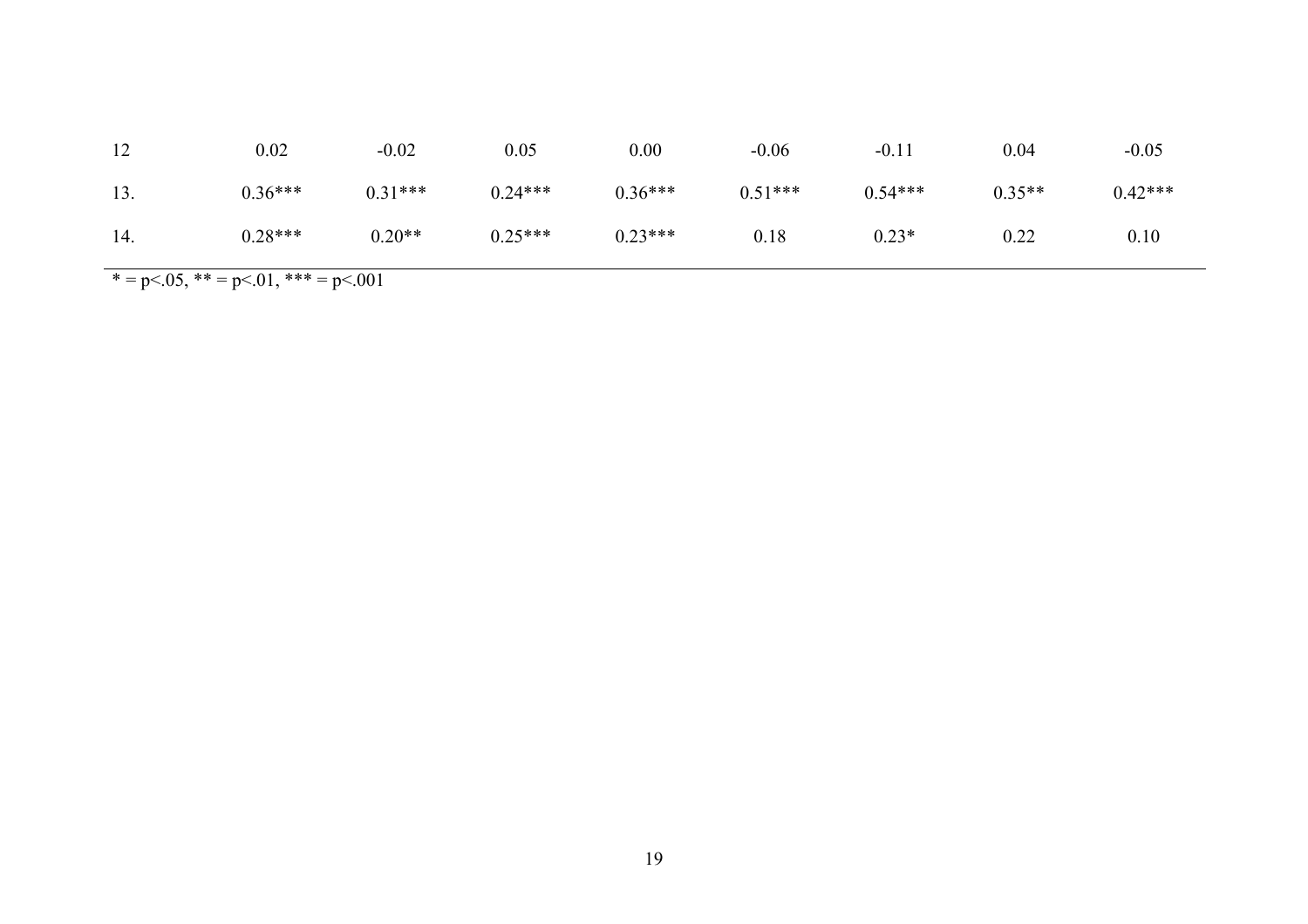| Sample                      | Variable               | Correlation with TMQQ |
|-----------------------------|------------------------|-----------------------|
| Sample 1                    | Fear rating            | $.41***$ (n=233)      |
|                             | $RIES-C - total score$ | $.59***$ (n=224)      |
|                             | $RIES-C - intrusion$   | $.58***$ (n=225)      |
|                             | $RIES-C - avoidance$   | $.43***$ (n=225)      |
|                             | $RIES-C - arousal$     | $.48***$ (n=221)      |
| Sample 2: 2-4 week measures | Fear rating            | $.37***$ (n=86)       |
|                             | $RIES-C - total score$ | $.78***$ (n=88)       |
|                             | $RIES-C - intrusion$   | $.77***$ (n=88)       |
|                             | $RIES-C - avoidance$   | $.59***$ (n=88)       |
|                             | $RIES-C - arousal$     | $.69***$ (n=84)       |
| Sample 2: 3-month measures  | $RIES-C - total score$ | $.50**$ (n=43)        |
|                             | $RIES-C - intrusion$   | $.51***$ (n=41)       |
|                             | $RIES-C - avoidance$   | $.41**$ (n=43)        |
|                             | $RIES-C - arousal$     | $.52***$ (n=41)       |
| Sample 2: 6-month measures  | $RIES-C - total score$ | $.54***$ (n=57)       |
|                             | $RIES-C - intrusion$   | $.50***$ (n=57)       |
|                             | $RIES-C - avoidance$   | $.42**$ (n=57)        |
|                             | $RIES-C - arousal$     | $.54***$ (n=57)       |

Table 3. Correlations of the TMQQ with RIES-C sub-scales and event-related fear

Note. RIES-C = Revised Impact of Event Scale, child version;  $TMQQ = Trauma$ Memory Quality Questionnaire.

 $*** = p<.01,*** = p<.001$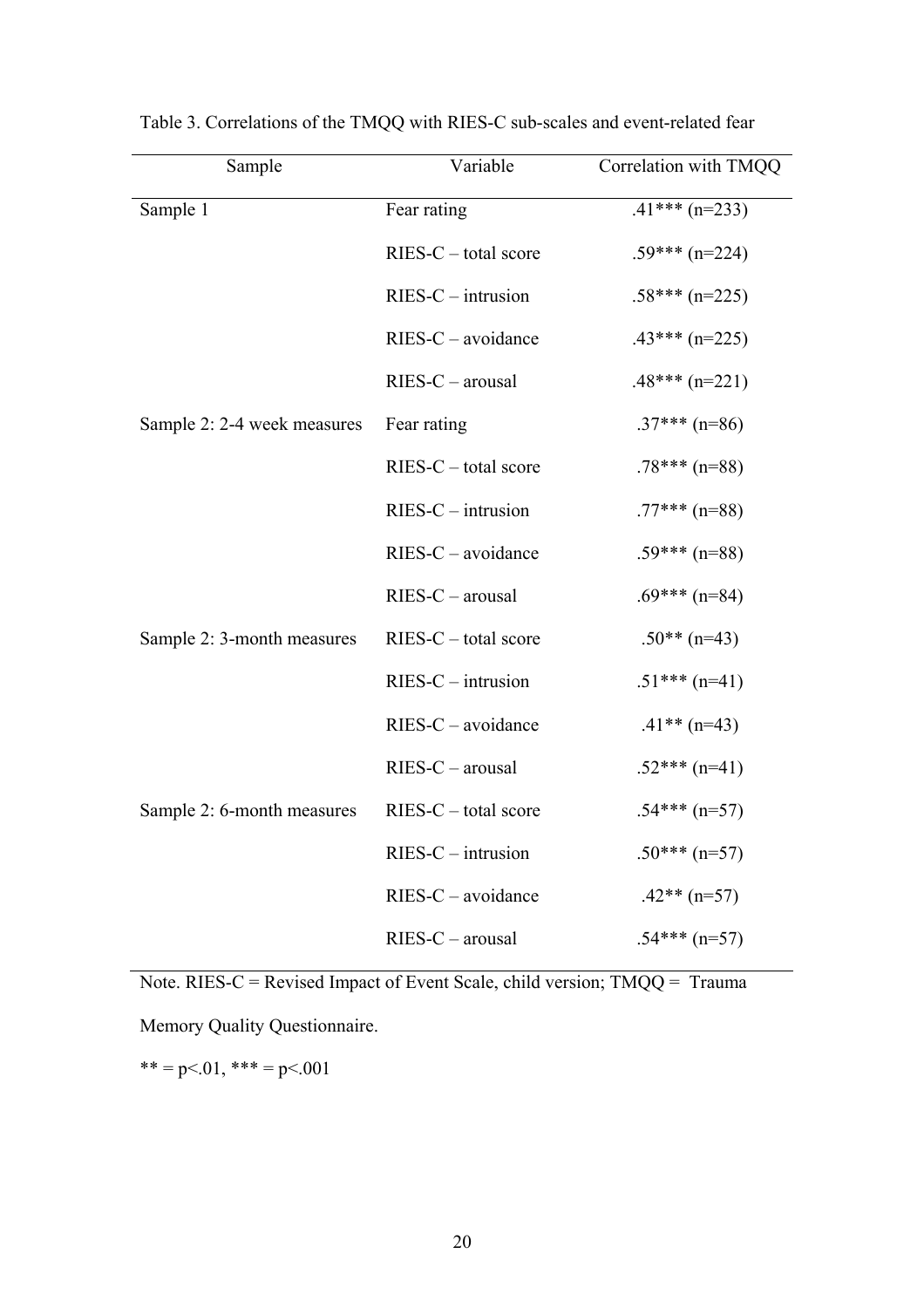# Appendix – The Trauma Memory Quality Questionnaire (TMQQ)

|    | Item                                                                         |
|----|------------------------------------------------------------------------------|
| 1. | My memories of the frightening event are mostly pictures or images.          |
| 2. | I can't seem to put the frightening event into words.                        |
| 3. | When I have memories of what happened I sometimes hear things in my head     |
|    | that I heard during the frightening event.                                   |
| 4. | When I remember the frightening event I feel like it is happening right now. |
| 5. | When I think about the frightening event I can sometimes smell things that I |
|    | smelt when the frightening event happened.                                   |
| 6. | I can talk about what happened very easily. (Reverse scored)                 |
| 7. | I remember the frightening event as a few moments, and each moment is a      |
|    | picture in my mind.                                                          |
|    |                                                                              |

- 8. My memories of the frightening event are like a film that plays over and over.
- 9. My memories of the frightening event are very clear and detailed.
- 10. Remembering what happened during the frightening event is just like looking at photographs of it in my mind.
- 11. When memories come to mind of what happened, I feel my body is in the same position as when the frightening event occurred.

Participants could respond to each item by indicating "Disagree a lot", "Disagree a bit", "Agree a bit", or "Agree a lot", scored 1, 2, 3 or 4 respectively.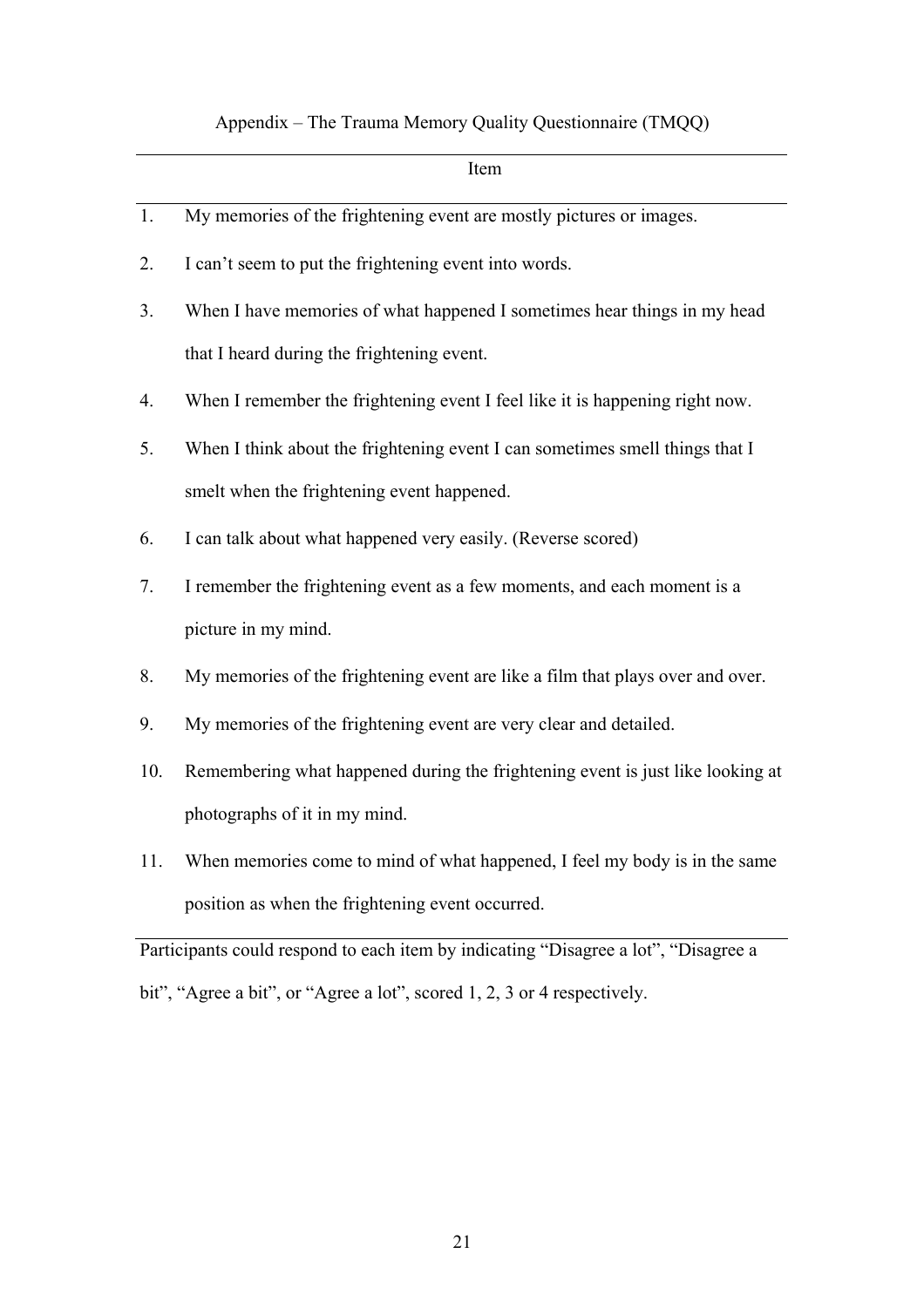### Reference List

American Psychiatric Association (1994). *Diagnostic and Statistical Manual of Mental Disorders (4th Edition)*. Washington D.C.: American Psychiatric Association.

Azarian, A. G., Lipsitt, L. P., Miller, T. W., & Skriptchenko-Gregorian, V.

(1999). Toddlers remember quake trauma. In L.M.Williams & V. L. Banyard (Eds.), *Trauma and memory* (pp. 299-309). Thousand Oaks, CA: Sage.

Brewin, C. R. (2001). A cognitive neuroscience account of posttraumatic stress disorder and its treatment. *Behaviour Research and Therapy, 39,* 373-393.

Brewin, C. R., Dalgleish, T., & Joseph, S. (1996). A dual representation theory of posttraumatic stress disorder. *Psychological Review, 103,* 670-686.

Burgess, A. W., Hartman, C. R., & Baker, T. (1995). Memory presentations of childhood sexual abuse. *Journal of Psychosocial Nursing and Mental Health Services, 33,* 9-16.

Cohen, J. (1960). A coefficient of agreement for nominal scales. *Educational Psychology Measures, 20,* 37-46.

Ehlers, A. & Clark, D. M. (2000). A cognitive model of posttraumatic stress disorder. *Behaviour Research and Therapy, 38,* 319-345.

Foa, E. B., Molnar, C., & Cashman, L. (1995). Change in rape narratives during exposure therapy for posttraumatic stress disorder. *Journal of Traumatic Stress, 8,* 675-690.

Foa, E. B., Steketee, G., & Rothbaum, B. O. (1989). Behavioral/cognitive conceptualizations of post-traumatic stress disorder. *Behavior Therapy, 20,* 155-176.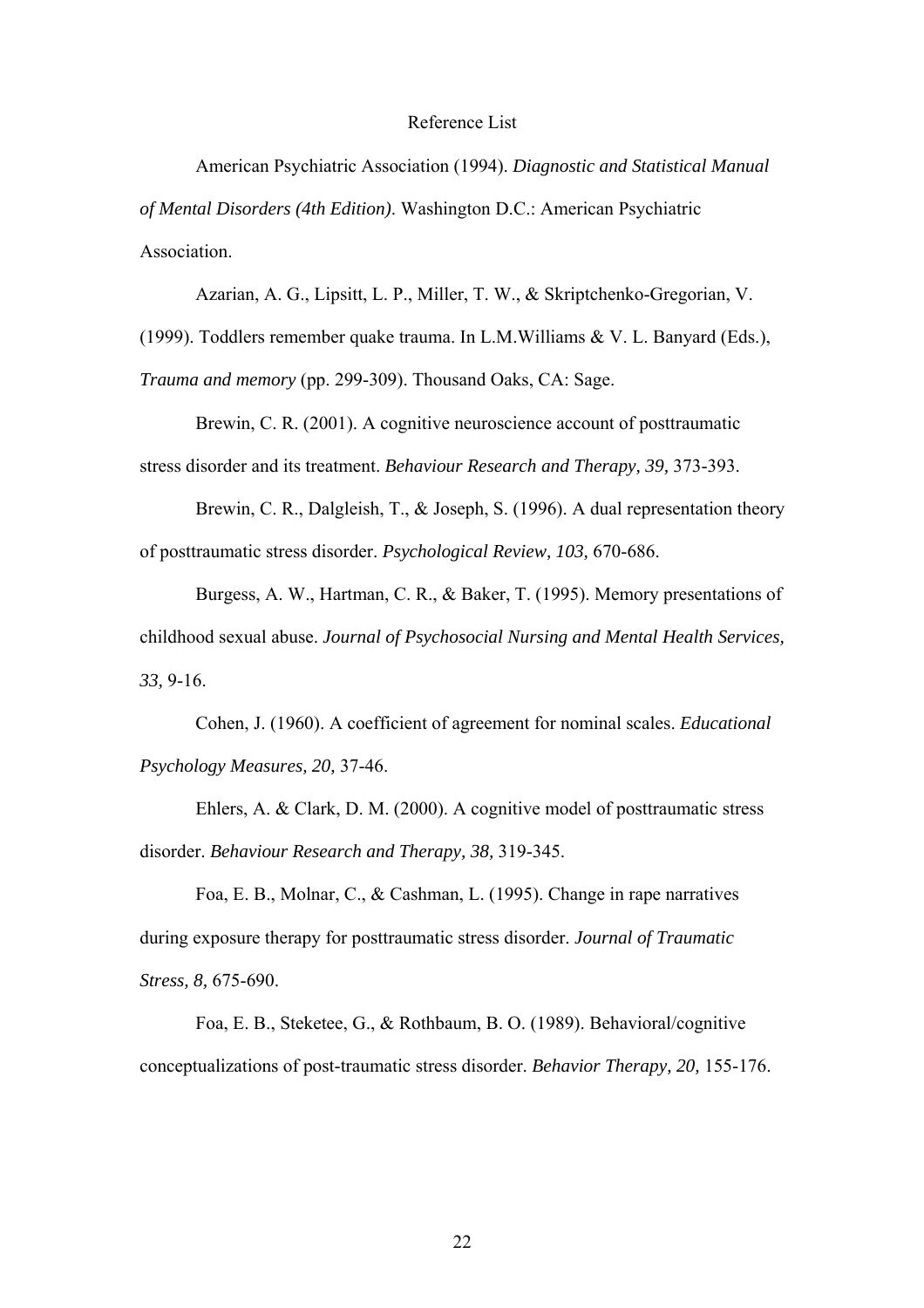Halligan, S. L., Michael, T., Clark, D. M., & Ehlers, A. (2003). Posttraumatic stress disorder following assault: the role of cognitive processing, trauma memory, and appraisals. *Journal of Consulting and Clinical Psychology, 71,* 419-431.

Hellawell, S. J. & Brewin, C. R. (2004). A comparison of flashbacks and ordinary autobiographical memories of trauma: content and language. *Behaviour Research and Therapy, 42,* 1-12.

Horowitz, M., Wilner, N., & Alvarez, W. (1979). The Impact of Event Scale: A measure of subjective stress. *Psychosomatic Medicine, 41,* 209-218.

Meiser-Stedman, R., Dalgleish, T., Yule, W., & Smith, P. (2005). Intrusive memories and post-traumatic stress in a non-clinical child and adolescent population. *Submitted for publication*.

Michael, T., Ehlers, A., Halligan, S. L., & Clark, D. M. (2005). Unwanted memories of assault: what intrusion characteristics are associated with PTSD? *Behaviour Research and Therapy, 43,* 613-628.

Silverman, W. K. & Albano, A. M. (1996). *Anxiety Disorder Interview Schedule for DSM-IV: Child and Parent Interview Schedule*. San Antonio, TX: The Psychological Corporation.

Silverman, W. K., Saavedra, L. M., & Pina, A. A. (2001). Test-retest reliability of anxiety symptoms and diagnoses with the anxiety disorders interview schedule for DSM-IV: Child and parent versions. *Journal of the American Academy of Child and Adolescent Psychiatry, 40,* 937-944.

Smith, P., Perrin, S., Dyregrov, A., & Yule, W. (2003). Principal components analysis of the impact of event scale with children in war. *Personality and Individual Differences, 34,* 315-322.